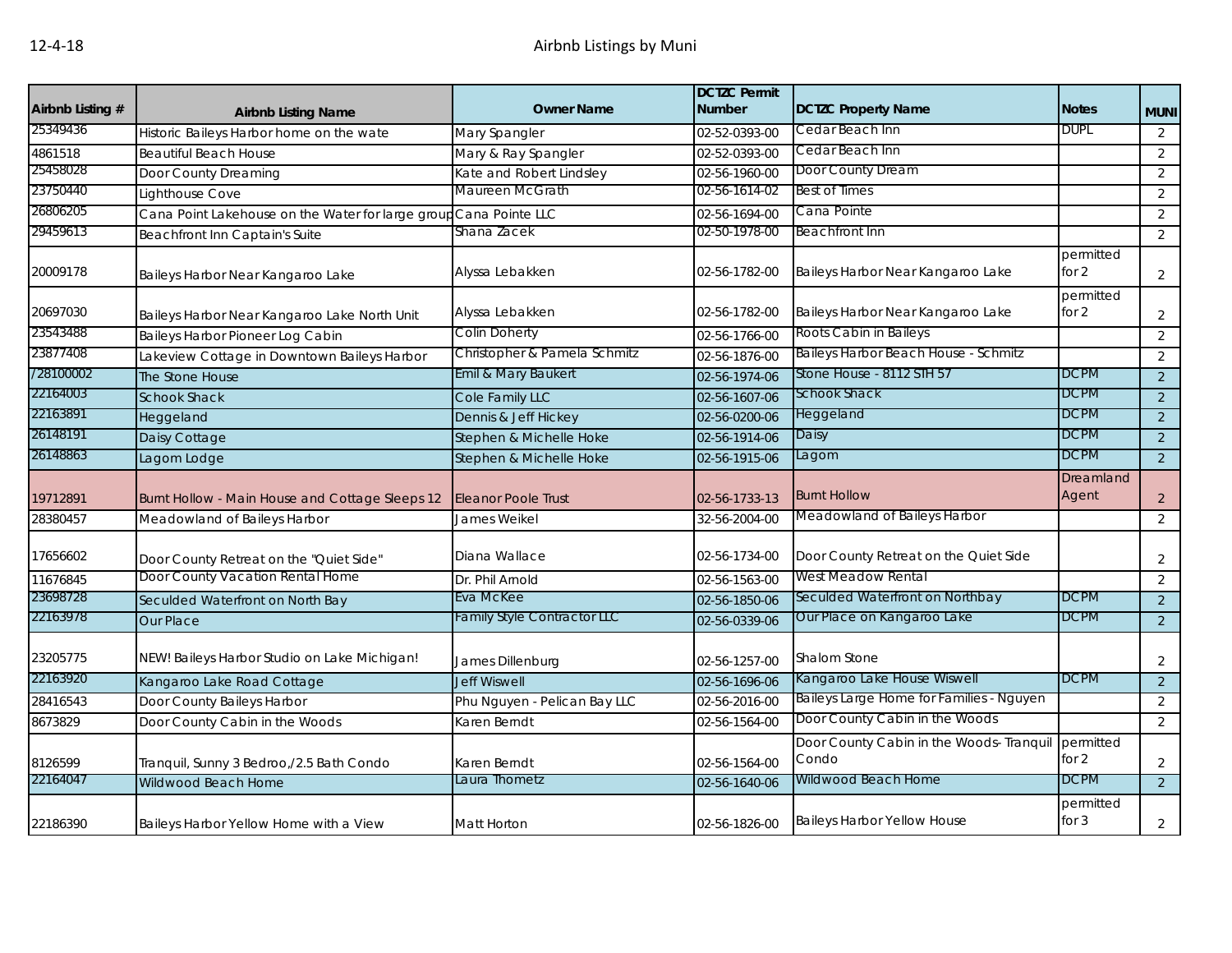| 24420991 | South Lane Cottage #2                                       | Matt Horton                             | 02-56-1826-00 | <b>Baileys Harbor Yellow House</b>                                | permitted<br>for $3$                                                             | $\overline{2}$ |
|----------|-------------------------------------------------------------|-----------------------------------------|---------------|-------------------------------------------------------------------|----------------------------------------------------------------------------------|----------------|
| 24420171 | South Lane Cottage #1                                       | Matt Horton                             | 02-56-1826-00 | <b>Baileys Harbor Yellow House</b>                                | permitted<br>for $3$                                                             | 2              |
| 1254037  | Cedar Creek Lodge (sold) Islandview Lake House              | Michael Servais                         | 02-56-1019-00 | Cedar Creek Lodge                                                 |                                                                                  | 2              |
| 22163997 | <b>Rocky Bottom Lodge</b>                                   | Natalie & Terry McAllister              | 02-56-0885-06 | Rocky Bottom Lodge                                                | <b>DCPM</b>                                                                      | 2              |
| 4709576  | Heart of the Door Homestead                                 | Nicole Henquinet                        | 02-56-1455-00 | Heart of the Door Homestead, LLC                                  |                                                                                  | 2              |
| 25126829 | A True Farm House Experience                                | Paul Gray                               | 02-56-1930-00 | A True Farm House Experience                                      |                                                                                  | 2              |
| 7069697  | Loft • Central • Comfy • Private                            | Sarah and Brian Bonovich                | 02-56-1644-00 | Wooded Lane Guest House                                           |                                                                                  | 2              |
| 19471677 | Raspberry Fields                                            | Stewart Dawson                          | 02-56-1741-00 | Dawson Farm - Ahrens Road                                         |                                                                                  | 2              |
| 20565326 | Door County Scotland Yard                                   | Thomas and Michele Bronsky              | 02-56-1794-00 | Door County Scotland Yard Haven                                   | Permitted<br>for $2$                                                             | 2              |
| 6785263  | Eclectic Modern Farmhouse in Baileys Harbor                 | Tim Raduenz                             | 02-56-1693-00 | <b>BHDC</b>                                                       |                                                                                  | 2              |
| 22163915 | Kangaroo Lake Retreat                                       | <b>Will Anderson</b>                    | 02-56-1543-06 | Kangaroo Lake Retreat                                             | <b>DCPM</b>                                                                      | $\overline{2}$ |
|          |                                                             |                                         |               |                                                                   |                                                                                  |                |
| 3831684  | New-Private-Secluded Home                                   | Patrick Donley                          | 06-56-1521-00 | Donely - 6058 CTH OO                                              |                                                                                  | 6              |
|          |                                                             |                                         |               |                                                                   |                                                                                  |                |
| 29054699 | Stony Shore Cabin                                           | Jeff Garbers                            | 08-56-1395-01 | <b>Stony Shores</b>                                               |                                                                                  | 8              |
| 29054697 | <b>Stones Throw</b>                                         | <b>Jeff Garbers</b>                     | 08-56-1396-01 | Stone's Tjrpw                                                     |                                                                                  | 8              |
| 22083085 | Woodwalk Retreat                                            | Andrew and Jillaine Seefeldt            | 08-56-1834-00 | Woodwalk Retreat                                                  |                                                                                  | 8              |
| 28494097 | Light & Bright Bay View Retreat                             | Nicholas David Barber                   | 08-53-1990-00 | Landmark Resort - Nomad Ventures LLC -<br>#110                    |                                                                                  | 8              |
| 18287078 | Serene 1 Bed 1 Bath Condo w/ Woods View                     | <b>Brian Wiegland</b>                   | 08-53-1688-00 | Landmark Resort - Door County Getaways-permitted<br>Wiegand       | for 4 units                                                                      | 8              |
| 18286289 | Remodeled 1 Bed 1 Bath ADA Condo w/ Wood Vie Brian Wiegland |                                         | 08-53-1688-00 | Landmark Resort - Door County Getaways- permitted<br>Wiegand      | for 4 units                                                                      | 8              |
| 15399898 | Relaxing Waterfront Door County Lake House                  | Brianne & Barry Tegel                   | 08-56-1707-00 | Door County Lake House Tegel                                      |                                                                                  | 8              |
| 26631795 | Serene Lake Retreat                                         | Natalia Luque                           | 08-53-1929-00 | Landmark Luque Unit 1232                                          |                                                                                  | 8              |
| 7340588  | The Cabin at Plum Bottom                                    | Chad Luberger/ Marlyn & Pamela<br>Moore | 08-56-1284-00 | The Treehouse at Plum Bottom/The<br>Carriage House at Plum Bottom | permitted<br>for two units<br>owner is<br>hedging<br>bets with<br>three listings | 8              |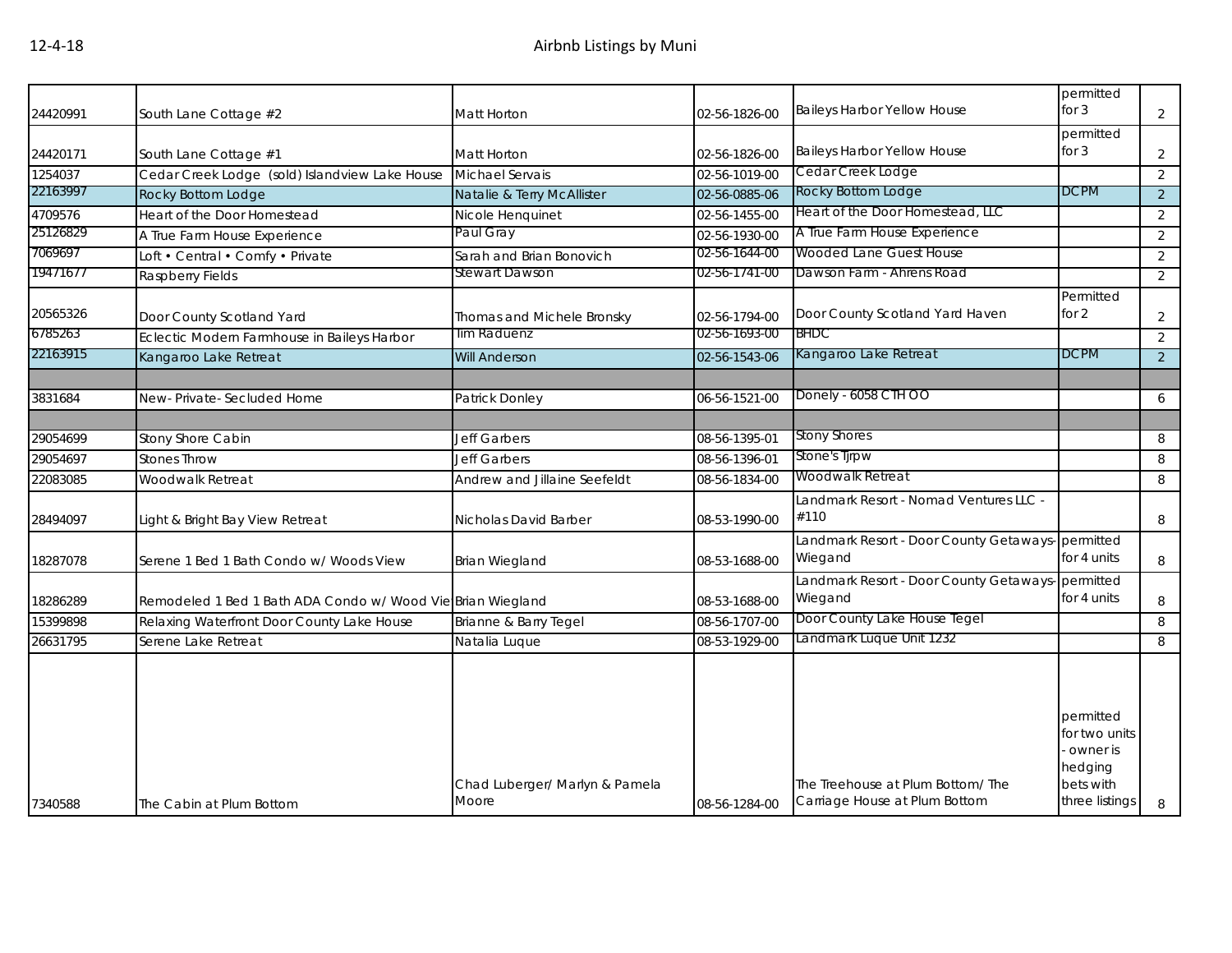| 4950769  | The Treehouse at Plum Bottom                                              | Chad Luberger/ Marlyn & Pamela<br>Moore          | 08-56-1284-00 | The Treehouse at Plum Bottom/ The<br>Carriage House at Plum Bottom | permitted<br>for two units<br>- owner is<br>hedging<br>bets with<br>three listings | 8 |
|----------|---------------------------------------------------------------------------|--------------------------------------------------|---------------|--------------------------------------------------------------------|------------------------------------------------------------------------------------|---|
| 8163799  | The Cottage at Plum Bottom                                                | Chad Luberger/ Marlyn & Pamela Moo 08-56-1284-00 |               | The Treehouse at Plum Bottom/The<br>Carriage House at Plum Bottom  | permitted<br>for two units<br>owner is<br>hedging<br>bets with<br>three listings   | 8 |
| 27784412 | Egg Harbor Sunset Bluff Condo                                             | David Polich and Kristine Kappel                 | 08-53-1997-00 | Egg Harbor Sunset Bluff Condo                                      |                                                                                    | 8 |
| 16213355 | Newly Renovated Waterview 1 Bedroom 1 bath CoChristopher and Sara Spencer |                                                  | 08-53-1686-00 | Landmark Resort - Units 1225 -1220 -<br>Spencer                    | permitted<br>for $2$                                                               | 8 |
| 19123032 | O.B.P. Kornerstone Unit                                                   | Claire & Frank Murphy                            | 08-59-1233-00 | Off the Beaten Path                                                | permitted<br>for 4 units                                                           | 8 |
| 19120828 | O.B.P. Wildside Unit                                                      | Claire & Frank Murphy                            | 08-59-1233-00 | Off the Beaten Path                                                | permitted<br>for 4 units                                                           | 8 |
| 19117481 | O.B.P. Baliwick Unit                                                      | Claire & Frank Murphy                            | 08-59-1233-00 | Off the Beaten Path                                                | permitted<br>for 4 units                                                           | 8 |
| 19119678 | O.B.P. Bunk Unit                                                          | Claire & Frank Murphy                            | 08-59-1233-00 | Off the Beaten Path                                                | permitted<br>for 4 units                                                           | 8 |
| 24130622 | The Lodge                                                                 | Dale La Violette                                 | 08-55-0133-00 | Cottage Retreat                                                    | permitted<br>for 6                                                                 | 8 |
| 22164013 | <b>Sunset Sanctuary</b>                                                   | Daniel & Wanda Kupsco                            | 08-56-1566-06 | <b>Sunset Sanctuary</b>                                            | <b>DCPM</b>                                                                        | 8 |
| 22339046 | <b>Ohlson Chateau</b>                                                     | David Ohlson - Charles Chilcote                  | 08-56-0729-06 | Ohlson Chateau                                                     | <b>DCPM</b>                                                                        | 8 |
| 24133770 | <b>Bluff Cottage Sunsets NEW CONSTRUCTION Egg</b><br>Harbor               | Gail Bergman                                     | 08-56-1874-00 | <b>Bluff Cottage</b>                                               | permitted<br>for 4 units                                                           | 8 |
| 27426270 | Bay View at the Landmark Resort                                           | Dean Hellwig                                     | 08-53-1984-00 | Landmark Resort - Bay View Bungalow<br>Hellwig                     |                                                                                    | 8 |
| 22011733 | Big discount on Landmark Resort rates on 1BR<br>condo                     | Jewelette Neary                                  | 08-53-1817-00 | Landmark Resort- Neary                                             | permitted<br>for 2                                                                 | 8 |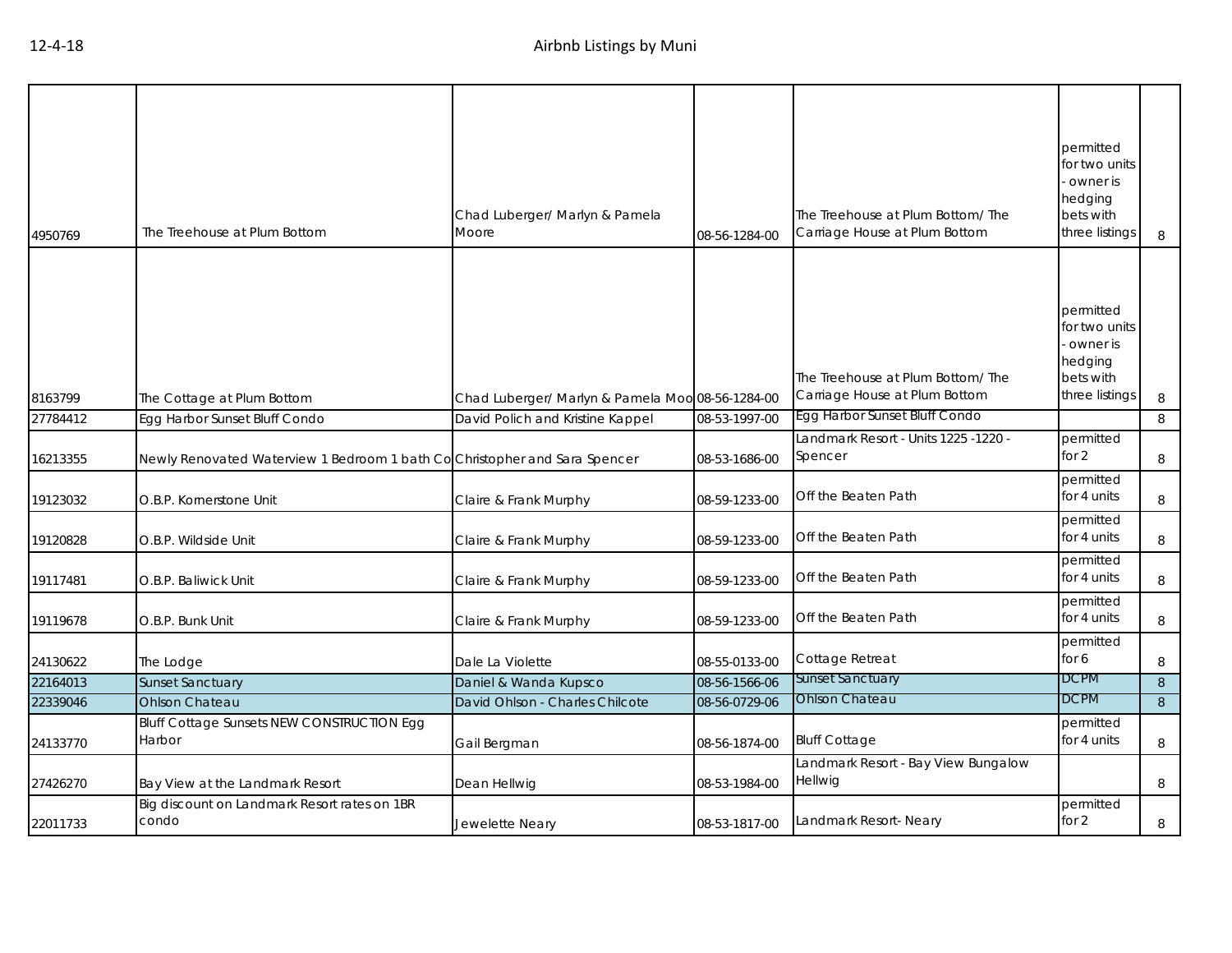| 21595419 | Big discount off Landmark Rates on beautiful<br>condo                  | Jewelette Neary                                    | 08-53-1817-00 | Landmark Resort- Neary                                  | permitted<br>for $2$ | 8 |
|----------|------------------------------------------------------------------------|----------------------------------------------------|---------------|---------------------------------------------------------|----------------------|---|
|          |                                                                        |                                                    |               | Landmark Resort- Beautiful Water View                   |                      |   |
| 15951113 | <b>Beautiful Waterview Condo</b>                                       | Kathlyn Geracie                                    | 08-53-1689-00 | Condo                                                   |                      | 8 |
| 20123459 | NEW! 2BR Egg Harbor House on 2 Acres!                                  | Kerri Zergoski                                     | 08-56-1768-00 | Lodge 42                                                |                      | 8 |
| 3238045  | Quaint Door County Haven                                               | Mark Lorenzo                                       | 08-53-1832-00 | Landmark Resort Lorenzo                                 |                      | 8 |
| 6677520  | Sunset Bluff Getaway in Egg Harbor                                     | Michael & Christina Hauge                          | 08-53-0384-00 | Sunset Bluff Condo - Unit 2- Hauge                      |                      | 8 |
| 7989119  | <b>Breathtaking Water View Condo</b>                                   | Michael and Leigh Dicks                            | 08-53-1554-00 | Landmark Resort - Dicks Rental                          |                      | 8 |
| 1497704  | Nautical Theme 1 Bed 1 Bath Condo w/ Waterview Michael White           |                                                    | 08-53-1834-07 | Landmark Resort White                                   |                      | 8 |
| 1497706  | Relaxing 1 Bedroom 1 Bathroom Condo                                    | Christopher and Sara Spencer                       | 08-53-1686-00 | Landmark Resort - Units 1225 -1220 -<br>Spencer         | permitted<br>for $2$ | 8 |
| 16987204 | Relaxing Nostalgic Log Home "Green Apple Lodge"                        | Patricia Culliton                                  | 08-56-1715-00 | Green Apple Lodge                                       |                      | 8 |
| 17748137 | Egg Harbor Cottage on the Waters of Green Bay                          | Patti Jo Hedeen                                    | 08-55-0302-00 | Sunset on Bay Shore                                     |                      | 8 |
| 13606442 | Cozy Farmhouse Studio                                                  | Renee Schwaller and Steve Beaudot                  | 08-56-1649-00 | Farmhouse Studio                                        |                      | 8 |
| 22163874 | Fox Den                                                                | Robert J & Michele M Fox                           | 08-56-0823-06 | Fox Den                                                 | <b>DCPM</b>          | 8 |
| 13479701 | Our Piece of the Door                                                  | Roby Onan                                          | 08-53-1652-00 | Landmark Resort - Our Piece of the Door -<br>Onan #3224 |                      | 8 |
| 22164041 | Whitestone at the Water                                                | Sara Steinhardt & Jon Chapman                      | 08-56-1316-06 | Whitestone at the Water                                 | <b>DCPM</b>          | 8 |
| 28553484 | <b>Bayview Escape</b>                                                  | Lorie Scarborough - Swanky Properties              | 08-53-2007-00 | Landmark Resort - Zanky Properties LLC                  |                      | 8 |
| 30348565 | Winter Getaway! Custom basket w/2 night stay                           | Scott & Wendy Schultz                              | 08-53-1626-00 | Landmark Resort - Schultz                               | permitted<br>for $2$ | 8 |
| 12896781 | Renovated! 2 Bedroom/1 ba Family Friendly Resort Scott & Wendy Schultz |                                                    | 08-53-1626-00 | Landmark Resort - Schultz                               | permitted<br>for $2$ | 8 |
| 26397865 | 2 Bedroom, 1 Bath Condo overlooking lake                               | <b>Jon Pesek</b>                                   | 08-56-1856-00 | Ladnmark Resort Pesekq                                  |                      | 8 |
| 27162097 | Latitude Adjustment                                                    | Good Faith Financial                               | 08-53-1970-07 | Landmark Resort Good Faith Financial                    |                      | 8 |
| 19667912 | Ski Shore Retreat                                                      | Susan Kwaterski                                    | 08-56-0806-13 | Ski Shore Retreat                                       | Dreamland<br>Agent   | 8 |
| 16751564 | Leaf House Door County                                                 | Sean and Cami Wright                               | 08-53-1699-00 | Landmark Resort Unit 2317 - Leaf House<br>Door County   |                      | 8 |
| 25729564 | Pebble Beach House                                                     | Edgar and Nancy Muenzer TRUST - Victo08-56-1962-00 |               | Pebble Beach House                                      |                      | 8 |
| 28614069 | The Cabin at Shady Grove                                               | Maureen Gribble                                    | 08-56-1925-00 | <b>Shady Grove Gribble</b>                              |                      | 8 |
| 1497708  | 2 Bed 2 Bath Condo w/ Pool Access                                      | <b>Will Pflum</b>                                  | 08-53-1684-00 | Landmark Resort Pflum                                   |                      | 8 |
| 26020119 | Door Haven                                                             | Ronald & Christine Puszynski                       | 08-56-0099-02 | Door Haven                                              | undquist             | 8 |
|          |                                                                        |                                                    |               |                                                         |                      |   |
| 16911381 | Village Cottage- close to shops, dining, & water                       | A Village Cottage LLC                              | 09-55-0735-00 | A Village Cottage LLC                                   | permitted<br>for 2   | 9 |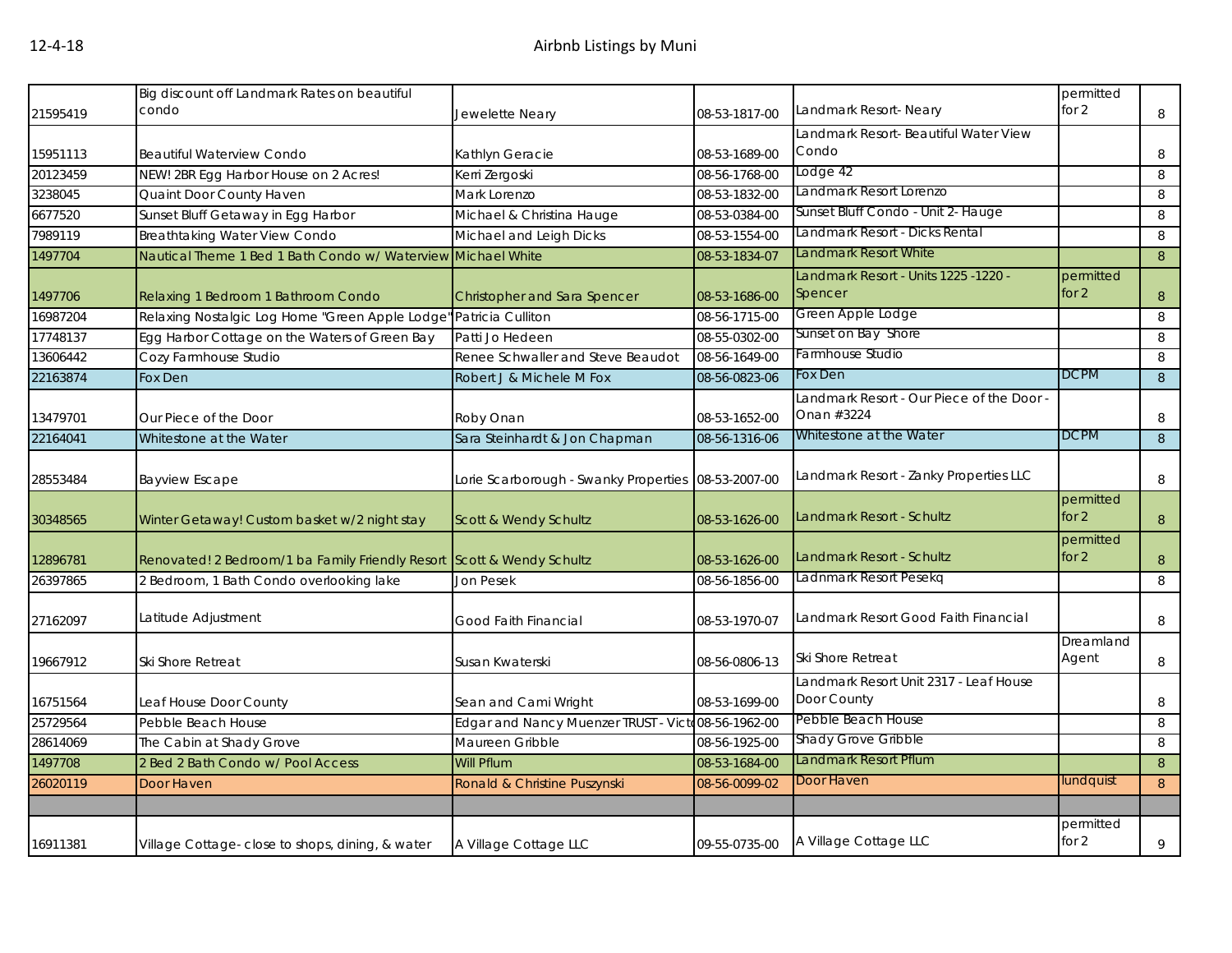| 16542621 | Village Cottage - walkable to waterfront and town A Village Cottage LLC |                                | 09-55-0735-00 | A Village Cottage LLC                       | permitted<br>for $2$ | 9              |
|----------|-------------------------------------------------------------------------|--------------------------------|---------------|---------------------------------------------|----------------------|----------------|
| 22164009 | Sounds of the Bay                                                       | <b>Brian Fecteau</b>           | 09-56-1725-06 | Sounds of the Bay                           | <b>DCPM</b>          | 9              |
| 17121280 | Awesome Sunset Condo                                                    | <b>Christine Crowley</b>       | 09-53-0549-00 | Awesome Sunset Condo - Ridgewood<br>Condo 5 |                      | 9              |
| 19113075 | Awesome Sunset Condo TOO                                                | Claire & Frank Murphy          | 09-53-1445-00 | Awesome Sunset Condo TOO                    |                      | 9              |
| 13812976 | Egg Harbor Bluffwood House                                              | Claire & Frank Murphy          | 09-56-1232-00 | <b>Blluffwood House</b>                     |                      | 9              |
| 22163979 | On the Water Escape                                                     | Jan & Craig Bilgen             | 09-55-0817-06 | On the Water Escape                         | <b>DCPM</b>          | 9              |
| 22846687 | Bay Tree Loft                                                           | <b>Jill Sommers</b>            | 09-56-1839-00 | <b>Bay Tree Loft</b>                        |                      | 9              |
| 23769295 | <b>Church Street House</b>                                              | Kaaren Northrup - SWNKCN LLC   | 09-56-1881-16 | <b>Church Street House</b>                  |                      | 9              |
| 13589290 | Egg Harbor Log Cabin                                                    | Karen Berndt                   | 09-56-1646-00 | Egg Harbor Log Cabin                        |                      | 9              |
| 15922477 | Treehouse Appartment                                                    | Kathy Navis                    | 09-53-1576-00 | <b>Sunset View Apartment</b>                | permitted<br>for $4$ | 9              |
| 9602336  | Downstown Sunset View Apartment                                         | Kathy Navis                    | 09-53-1576-00 | <b>Sunset View Apartment</b>                | permitted<br>for $4$ | 9              |
| 20770425 | Green Door Inn Unit #5                                                  | Kathy Navis                    | 09-53-1576-01 | <b>Sunset View Apartment</b>                | permitted<br>for 4   | 9              |
| 20771252 | Green Door Inn Unit #6                                                  | Kathy Navis                    | 09-53-1576-02 | <b>Sunset View Apartment</b>                | permitted<br>for $4$ | 9              |
| 20975595 | Point Beach House ~ Waterfront, 4 bedrooms                              | Mary Zeller                    | 09-56-1882-00 | Point Beach Home                            |                      | 9              |
| 23697711 | Scenic Home in Egg Harbor                                               | Massoud Maleki                 | 09-56-1086-06 | Scenic Home in Egg Harbor                   | <b>DCPM</b>          | 9              |
| 11512240 | Gorgeous View ~ Walk to Town                                            | Melanie and Richard Parsons    | 09-53-1609-00 | Ridgewood Bluff Condo - Parson              |                      | 9              |
| 22339056 | White Cliff Cottage                                                     | Michael & Dawn McCole          | 09-56-0894-06 | White Cliff Cottage                         | <b>DCPM</b>          | 9              |
| 25305032 | Meadow Ridge of Door County                                             | Nancy Droschlogan              | 09-59-1547-00 | Meadow Ridge Timeshare - Drolshagen         |                      | 9              |
| 17097048 | Meadow Ridge Door County -                                              | Peri Jackson                   | 09-59-1717-00 | Meadow Ridge Timeshare Jackson              |                      | 9              |
| 27284807 | <b>Meadow Ridge Resort with Aquatics Park</b>                           |                                |               |                                             |                      | $\overline{9}$ |
| 25688306 | Modern, updated, Door County condo with pool!                           | Michael and Georgina Styke     | 09-53-1959-00 | Anchorage Condo - Style                     |                      | 9              |
| 22280403 | Lighthouse Place                                                        | Frank & Claire Murphy          | 09-56-1830-00 | Lighthouse Place                            |                      | 9              |
| 20360386 | Egg Harbor Hideaway                                                     | RME Holdings - Robert Esposito | 09-56-1780-00 | Egg Harbor Hideaway                         | permitted<br>for $2$ | 9              |
| 22446412 | Modern Craftsman Home in Egg Harbor                                     | RME Holdings - Robert Esposito | 09-56-1780-00 | Egg Harbor Hideaway                         | permitted<br>for $2$ | 9              |
| 525258   | Quiaint Cozy A-Frame in Door County                                     | Tim & Kristin Mahoney          | 09-56-1308-00 | Quaint Cozy A-Frame                         |                      | 9              |
|          |                                                                         |                                |               |                                             |                      |                |
| 26845261 | NEW! Cozy Ephraim 'Cedar Cottage' w/Private<br>Deck!                    | Deborah Eckert                 | 11-55-0680-00 | Park Place Cottages                         | permitted<br>for $5$ | 11             |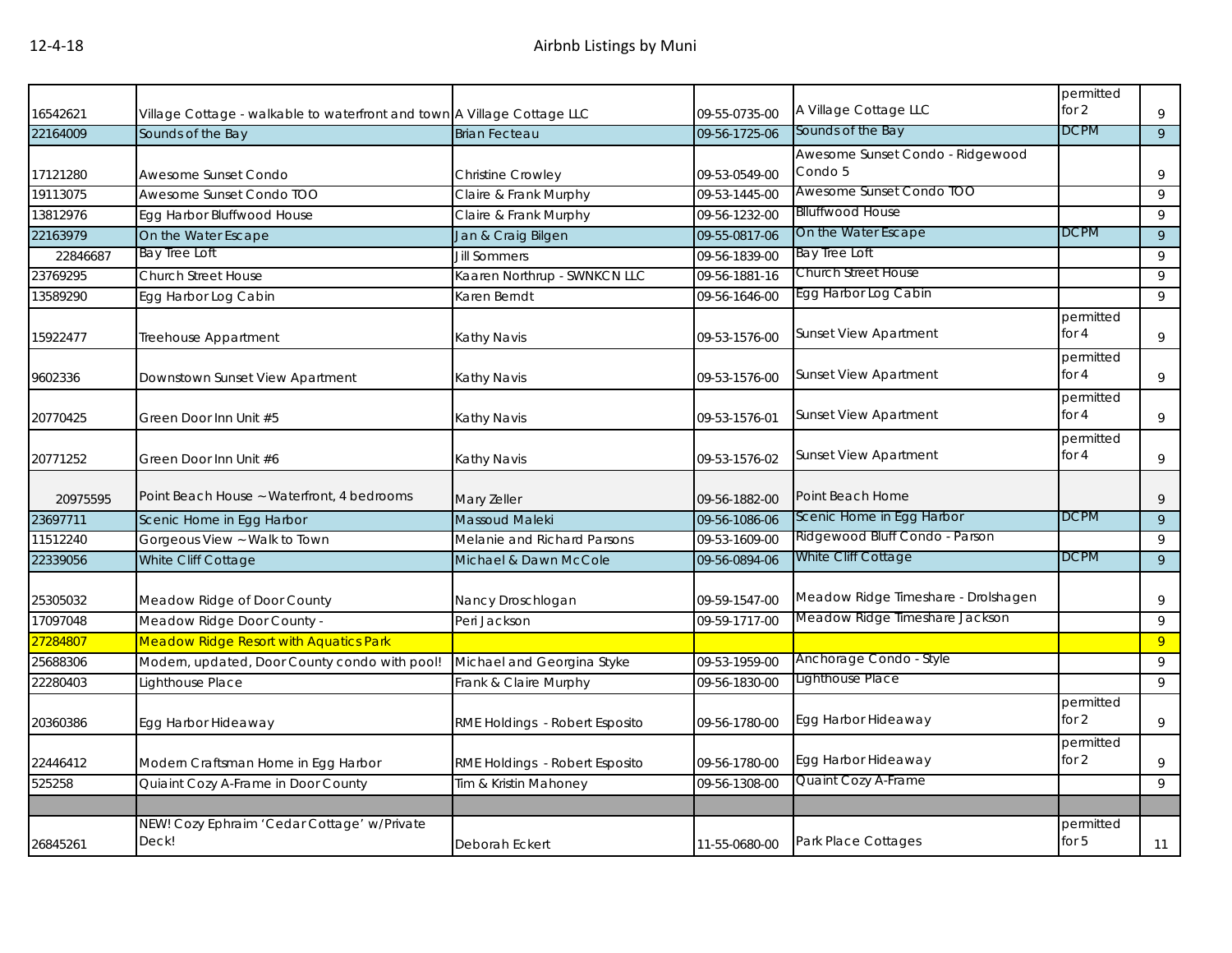| 26845402 | NEW! Updated Ephraim 'Pine Cottage' w/ Deck!                      | Deborah Eckert                 | 11-55-0680-00 | Park Place Cottages                     | permitted<br>for $5$ | 11 |
|----------|-------------------------------------------------------------------|--------------------------------|---------------|-----------------------------------------|----------------------|----|
| 26845264 | NEW 'The Carriage House' Walk to Peninsula St Park Deborah Eckert |                                | 11-55-0680-00 | Park Place Cottages                     | permitted<br>for $5$ | 11 |
| 26845266 | NEW! 'Butternut Cottage' in Central Door County!                  | Deborah Eckert                 | 11-55-0680-00 | Park Place Cottages                     | permitted<br>for $5$ | 11 |
| 26845401 | NEW! 'Cherry Cottage' near Peninsula State Park!                  | Deborah Eckert                 | 11-55-0680-00 | Park Place Cottages                     | permitted<br>for $5$ | 11 |
| 24993392 | Remodeled Ephraim cottage 500' from the water!                    | 3039 Cedar Street LLC          | 11-56-1763-02 | Ephraim Cottage - 3039 Cedar Street LLC |                      | 11 |
| 22163819 | <b>BD Thorp House</b>                                             | <b>BD Thorp</b>                | 11-56-0809-06 | Thorpe House, The                       | <b>DCPM</b>          | 11 |
| 24052610 | Natures Window                                                    | <b>Bill Anderson</b>           | 11-56-1958-00 | Natures Window                          |                      | 11 |
| 26020658 | Deer Path Cottage                                                 | <b>James Shatto</b>            | 11-56-1342-02 | Deer Path Cottage                       | Lundquist            | 11 |
| 20916442 | NEW! 3BR Ephraim House w/ Harbor Views!                           | Carol S Corbett                | 11-56-1806-00 | Harbor View Ephraim - Corbett           |                      | 11 |
| 22164019 | The Beach                                                         | Chris & Kirsten Bungener       | 11-56-0954-06 | The Beach                               | <b>DCPM</b>          | 11 |
| 13549163 | Rustic Elegance                                                   | Daniel & Laurel Simons         | 11-56-1656-00 | Elegant Home in Ephraim                 |                      | 11 |
| 13769377 | <b>Hollis House</b>                                               | Daniel & Lori Schwefel         | 11-56-1659-00 | <b>Hollis House</b>                     |                      | 11 |
| 22163944 | Kulma Cottages 3                                                  | Gregg & Janice Kulma           | 11-55-0279-06 | Kulma Cottages                          | <b>DCPM</b>          | 11 |
| 22163929 | Kulma Cottages 1                                                  | Gregg & Janice Kulma           | 11-55-0279-06 | Kulma Cottages                          | <b>DCPM</b>          | 11 |
| 22163935 | Kulma Cottages 2                                                  | Gregg & Janice Kulma           | 11-55-0279-06 | Kulma Cottages                          | <b>DCPM</b>          | 11 |
| 22163987 | Park's Edge Lakeshore Home                                        | <b>Jacob and Greta Odders</b>  | 11-56-1818-06 | Parks Edge Lakeshore Beach House        | DCPM                 | 11 |
| 24734764 | Pine Grove Family Suite                                           | Prime Sites of Door County LLC | 11-51-0059-00 | Pine Grove Resort                       |                      | 11 |
| 28719025 | NEW! Ephraim Cottage w/Green Bay View - Near BeTony Schmeltz      |                                | 11-56-1718-00 | Blue Shutter & Mooring Cottage          | permitted<br>for 2   | 11 |
| 28719023 | NEW! Lakefront Ephraim Cottage - Walk to Beach!                   | <b>Tony Schmeltz</b>           | 11-56-1718-00 | Blue Shutter & Mooring Cottage          | permitted<br>for $2$ | 11 |
| 26892652 | Ephraim Home.                                                     | David Vartanian                | 11-56-1088-00 | Vartanian - 3235 Holand Rd              |                      | 11 |
| 27084618 | Eagle Harbor Cottage Loft                                         | Meredith (Dee) Brestin         | 11-56-1988-00 | Eagle Harbor Cottage Loft               |                      | 11 |
| 7746988  | #1 Peninsula Park and Island View                                 | James Lindbloom                | 11-56-1558-00 | Peninsula Park and Island View          | permitted<br>for $2$ | 11 |
| 7833318  | #2 Peninsula Park and Island View                                 | James Lindbloom                | 11-56-1558-00 | Peninsula Park and Island View          | permitted<br>for 2   | 11 |
| 22750642 | Bright Modern Guest Room in a Perfect Location                    | Laurel Ciohon                  | 11-56-1853-00 | Ephraim Modern Guesthouse - Ciohon      |                      | 11 |
| 22163826 | Cedar Barn                                                        | Jennifer & Bjorn Larson        | 11-56-1635-06 | Cedar Barn Rental                       | <b>DCPM</b>          | 11 |
| 22337314 | <b>Cedar Glen</b>                                                 | John & Rachel Rothschild       | 11-55-0758-06 | Cedar Glen                              | <b>DCPM</b>          | 11 |
| 22339193 | Coral Hill Cottage                                                | Leslee and Morrie Goldman      | 11-56-1258-06 | Coral Hill Cottage                      | <b>DCPM</b>          | 11 |
| 22337321 | Hilltop Haven                                                     | <b>Nick Hilmer</b>             | 11-56-1336-06 | <b>Hilltop Haven</b>                    | <b>DCPM</b>          | 11 |
|          |                                                                   |                                |               |                                         |                      |    |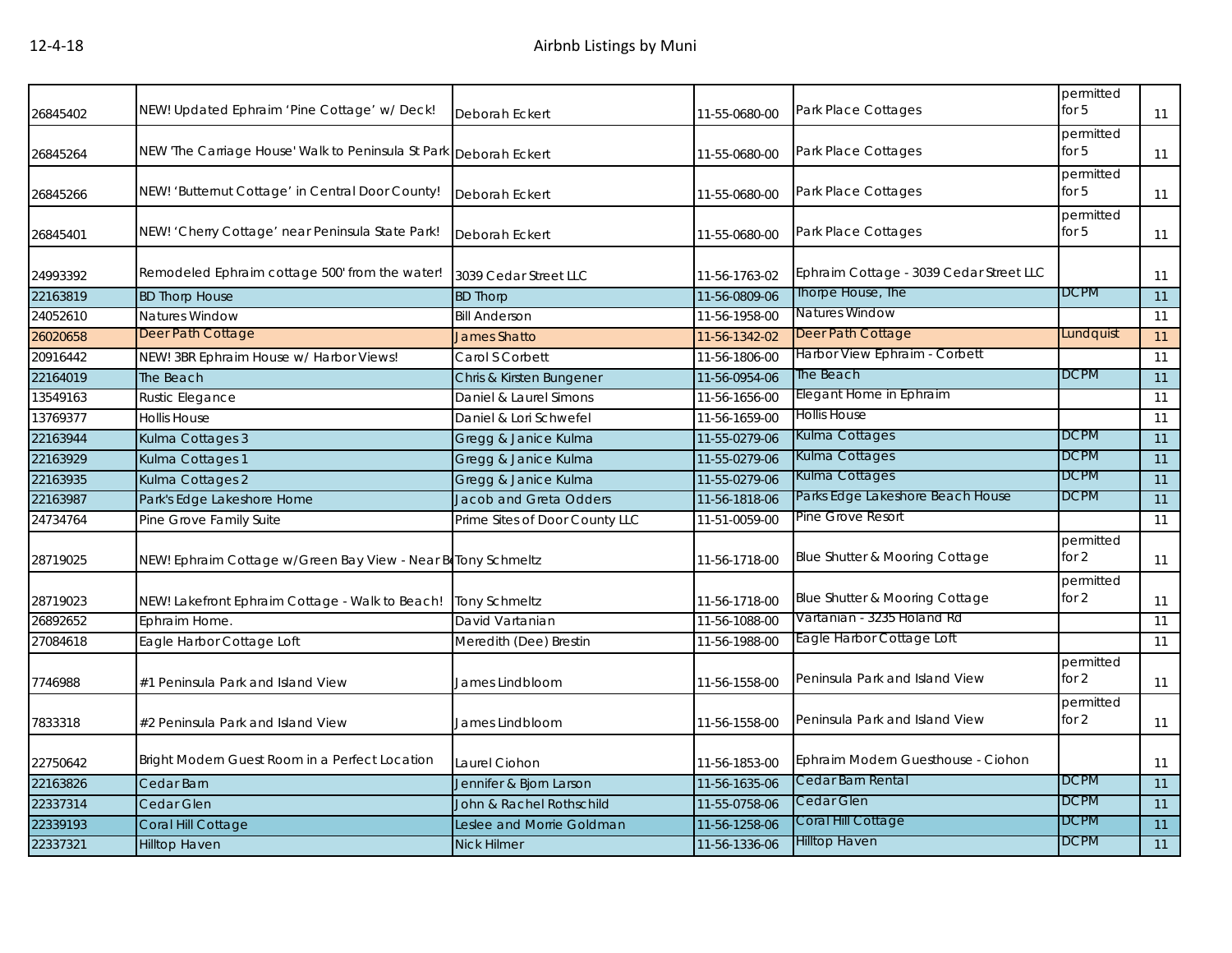| 22163846 | <b>Bayview Cottage</b>                                | Parks Edge Lakeshore LLC                              | 11-55-0411-06 | <b>Parks Edge Cottages</b>                                 | <b>DCPM</b>           | 11 |
|----------|-------------------------------------------------------|-------------------------------------------------------|---------------|------------------------------------------------------------|-----------------------|----|
| 22163964 | Moravia Bluff Nest                                    | Phil & Alison Tatlow                                  | 11-56-1568-06 | Moravia Bluff Nest                                         | <b>DCPM</b>           | 11 |
| 23698434 | Ephraim Boat House                                    | <b>Robert and Nicole Collins</b>                      | 11-56-1708-06 | <b>Ephraim Boat House</b>                                  | <b>DCPM</b>           | 11 |
| 22163862 | Cottage on Townline                                   | Roy Elquist                                           | 11-56-1069-06 | Townline                                                   | <b>DCPM</b>           | 11 |
| 22163884 | <b>Harbor House</b>                                   | Windsor McCutcheon                                    | 11-56-1724-06 | Harbor House on North Shore                                | <b>DCPM</b>           | 11 |
|          |                                                       |                                                       |               |                                                            |                       |    |
| 22163831 | Cottage Row on the Rocks                              | <b>Apfelbach Family Trust, LLC</b>                    | 12-56-1494-06 | Cottage Row on the Rocks                                   | <b>DCPM</b>           | 12 |
| 29003329 | Countryside Cottage/Duplex- Unit 8                    | Sandra Solomon                                        | 12-50-1042-00 | Julies Park Café & Motel - Countryside<br>Motel            | permitted<br>for $40$ | 12 |
| 30229308 | Countryside Cottage/Duplex Unit 7                     | Sandra Solomon                                        | 12-50-1042-00 | Motel                                                      | for $40$              | 12 |
| 23254660 | Harbor                                                | <b>Beth Ciesar</b>                                    | 12-56-1858-00 | <b>Bluff Barn</b>                                          |                       | 12 |
| 22163840 | A Rileys Retreat                                      | Bryan and Tracy Bigari                                | 12-56-1482-06 | A Rileys Retreat                                           | <b>DCPM</b>           | 12 |
| 26845405 | NEW Family-Friendly Fish Creek 'Cape House'<br>w/Yard | Deborah, Carl & Joan Eckert                           | 12-56-0679-00 | Eckert Vacation Home - Cape Cod House<br><b>Fish Creek</b> |                       | 12 |
| 26021612 | Casita Vistas                                         | Angelo & Jennifer Ninivaggi                           | 12-56-1748-02 | Casita Vistas                                              | lundquist             | 12 |
| 6019754  | Birch Bluff                                           | Eleanor J Warntjes                                    | 12-56-1845-02 | <b>Birch Bluff</b>                                         | lundquist             | 12 |
| 26021111 | Tierney Home                                          | Tierney Home Rental LLC - Catharine Tie 12-56-1798-02 |               | Tierney Home                                               | lundquist             | 12 |
| 24376818 | NEW! 'Cliff Cottage' Door County Home-Walk to<br>Bay! | Cottage Row LLC - Karen Ciesar                        | 12-53-1262-00 | Cliff Cottage                                              |                       | 12 |
| 28693376 | Garden House                                          | Marise Redman                                         | 12-50-0287-00 | Settlement Courtyard Inn                                   |                       | 12 |
| 23583416 | Fish Creek Retreat                                    | Don Rubin                                             | 12-56-0645-00 | <b>Fish Creek Retreat</b>                                  |                       | 12 |
| 29001809 | Evergreen Hill Condo A1                               | Evergreen Hill Condo Owners Assn                      | 12-53-0357-00 | Evergreen Hill                                             | permitted<br>for $15$ | 12 |
| 29513817 | Evergreen Hill Condo A2 - By Peninsula State Park     | Evergreen Hill Condo Owners Assn                      | 12-53-0357-00 | Evergreen Hill                                             | permitted<br>for $15$ | 12 |
| 29659682 | Evergreen A3                                          | Evergreen Hill Condo Owners Assn                      | 12-53-0357-00 | Evergreen Hill                                             | permitted<br>for $15$ | 12 |
| 29513197 | Evergreen Hill Condo A4 - by Peninsula State Park     | Evergreen Hill Condo Owners Assn                      | 12-53-0357-00 | Evergreen Hill                                             | permitted<br>for $15$ | 12 |
| 29654280 | Evergreen Hill Condo-A5                               | Evergreen Hill Condo Owners Assn                      | 12-53-0357-00 | Evergreen Hill                                             | permitted<br>for $15$ | 12 |
| 29654419 | Condo in Fish Creek by Peninsula State Park (A7)      | Evergreen Hill Condo Owners Assn                      | 12-53-0357-00 | Evergreen Hill                                             | permitted<br>for $15$ | 12 |
| 29660011 | Evergreen A8                                          | Evergreen Hill Condo Owners Assn                      | 12-53-0357-00 | Evergreen Hill                                             | permitted<br>for $15$ | 12 |
| 29660194 | Evergreen B!                                          | Evergreen Hill Condo Owners Assn                      | 12-53-0357-00 | Evergreen Hill                                             | permitted<br>for 15   | 12 |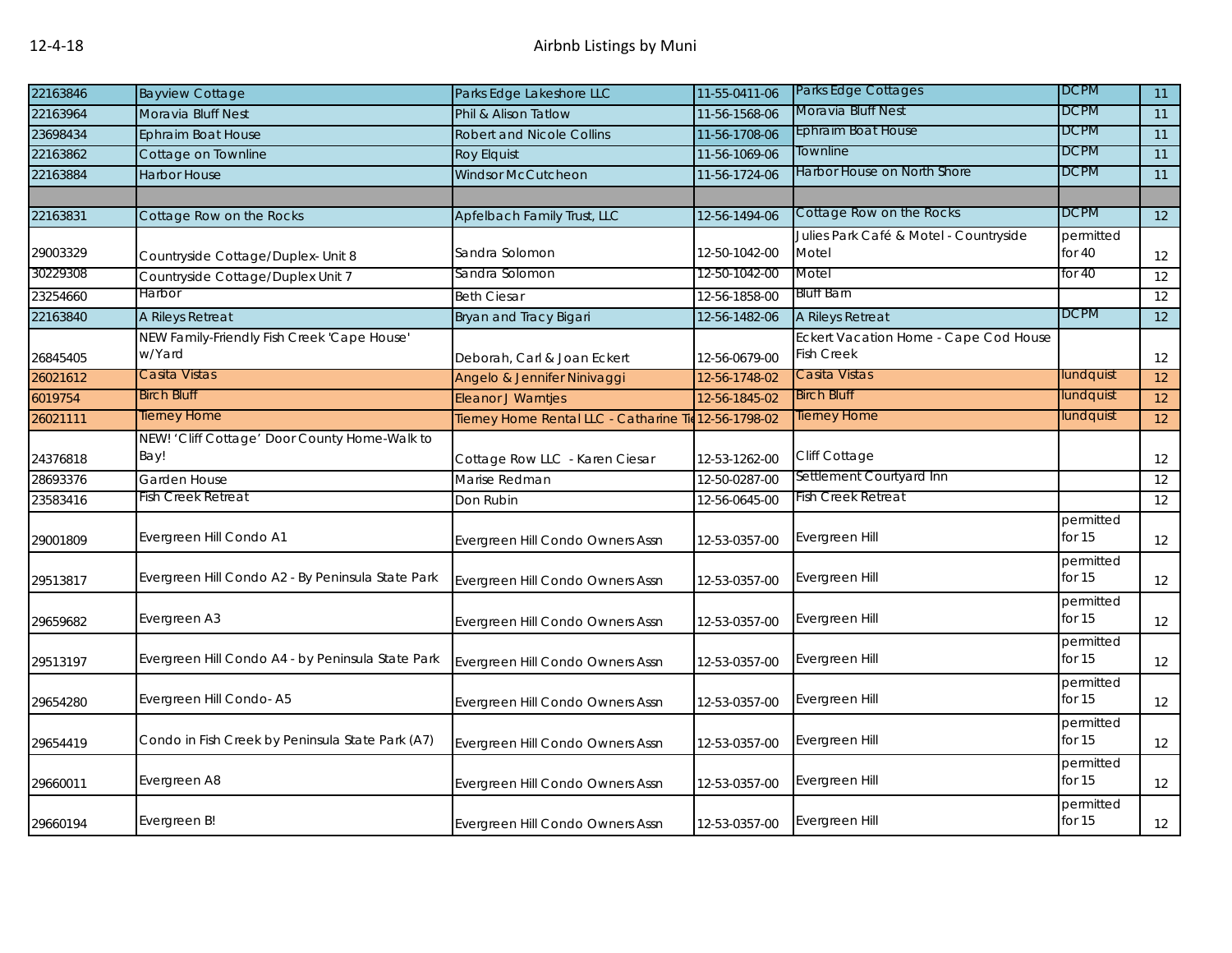| 29002621 | Evergreen Hill Condo - B2                                          | Evergreen Hill Condo Owners Assn | 12-53-0357-00 | Evergreen Hill                           | permitted<br>for $15$ | 12 |
|----------|--------------------------------------------------------------------|----------------------------------|---------------|------------------------------------------|-----------------------|----|
|          |                                                                    |                                  |               |                                          | permitted             |    |
| 29659642 | Evergreen B3                                                       | Evergreen Hill Condo Owners Assn | 12-53-0357-00 | Evergreen Hill                           | for 15                | 12 |
| 29708652 | Evergreen B4                                                       | Evergreen Hill Condo Owners Assn | 12-53-0357-00 | Evergreen Hill                           | permitted<br>for 15   | 12 |
| 29756847 | Evergreen B5                                                       | Evergreen Hill Condo Owners Assn | 12-53-0357-00 | Evergreen Hill                           | permitted<br>for $15$ | 12 |
| 29709704 | Evergreen B6                                                       | Evergreen Hill Condo Owners Assn | 12-53-0357-00 | Evergreen Hill                           | permitted<br>for $15$ | 12 |
| 29513544 | Evergreen Hill Condo B7 - By Peninsula State Park                  | Evergreen Hill Condo Owners Assn | 12-53-0357-00 | Evergreen Hill                           | permitted<br>for $15$ | 12 |
| 28127081 | Maple Grove Landing (Brand New Rental)                             | <b>Rick and Rachel Chomeau</b>   | 12-56-2003-00 | Maple Grove Landing Chomeau              |                       | 12 |
| 10015145 | Lawler Guest House                                                 | Greg and Dan Lawler              | 12-56-1573-00 | Lawler Guest House                       |                       | 12 |
| 13496429 | Cedarwood Vacation Home                                            | Jay and Carla Marr               | 12-55-0778-00 | Cedarwood Marr                           |                       | 12 |
| 5123586  | Relax & Refocus at Hesed House                                     | Rebecca and Richard Van Sistine  | 12-56-2038-00 | <b>Hesed House</b>                       |                       | 12 |
| 20308419 | Luxury tri-Level Condo Downtown Fish Creek                         | Jonathan Glapa                   | 12-53-1791-00 | Luxury Tri-Level Fish Creek - Glapa      |                       | 12 |
| 15634038 | Brookpoint Condo 2 BR, 2 BA                                        | Karen Berndt                     | 12-53-1681-00 | Brook Point Condo #5- Berndt             |                       | 12 |
| 28431338 | Maple Grove Cottage                                                | Maple Grove Cottage LLC          | 12-56-1330-00 | Maple Grove Cottage                      |                       | 12 |
| 21125448 | Peaceful getaway in Fish Creek                                     | Mary Gunderson                   | 12-53-1423-00 | Northhaven Gunderson                     |                       | 12 |
| 5278540  | Irish Hospitality in Fish Creek WI                                 | Megan O'Meara                    | 12-54-0685-00 | O'Meara's Cottage Loft                   |                       | 12 |
| 1894636  | Cedar Creek Lodge II                                               | Michael Servais                  | 12-56-1357-00 | Cedar Creek Lodge #2                     |                       | 12 |
| 22163833 | Eagle Harbor View                                                  | Nancy Claypool                   | 12-56-1570-06 | Eagle Harbor View                        | DCPM                  | 12 |
| 26149128 | <b>Button Marsh Farm</b>                                           | <b>David Harris</b>              | 12-56-1919-06 | <b>Button Marsh Farm</b>                 | DCPM                  | 12 |
| 24189891 | The Creekside Cottage on Fish Creek                                | Patricia Culliton                | 12-53-1890-00 | Creekside Cottage                        |                       | 12 |
| 22163877 | <b>Gibraltar House</b>                                             | Paul & Amy Devine                | 12-56-1439-06 | <b>Gibraltar House</b>                   | <b>DCPM</b>           | 12 |
| 12964179 | Fish Creek, WI: Sweet log cabin & meditation paths Robin Bienemann |                                  | 12-56-1665-00 | Sweet Log Cabin Bienneman                |                       | 12 |
| 26007168 | Evergreen                                                          | Carol Vande Walle                | 12-50-0387-00 | Peninsula Park View                      |                       | 12 |
| 22015884 | Julies Park Café Suite                                             | Sandra Salomon                   | 12-50-1042-00 | Julies Park Café and Motel               |                       | 12 |
| 23398401 | A Retreat Art Gallery Stay in Door County                          | Wendy Carpenter                  | 12-56-1975-00 |                                          |                       | 12 |
| 23629319 | <b>Fish Creek Retreat</b>                                          |                                  |               | 30+ days only                            |                       | 12 |
| 7213011  | <b>Tuckers Retreat</b>                                             |                                  |               | 30+ days only                            |                       | 12 |
| 26989763 | <b>Homestead Park House</b>                                        | PDW Rentals LLC                  | 12-56-1801-00 | Park House                               |                       | 12 |
| 22268447 | Downtown Fish Creek with a View                                    | <b>Stacey Berndt</b>             | 12-53-1855-00 | Downtown Fish Creek with a View - Berndt |                       | 12 |
| 18941540 | <b>Ellmann House</b>                                               | Steve Ellmann                    | 12-56-0369-00 | <b>Ellman House</b>                      |                       | 12 |
| 24854290 | Newly Furnished Home Close to Everything, 5 Acres Chris Warecki    |                                  | 12-56-1887-00 | <b>Highland House</b>                    |                       | 12 |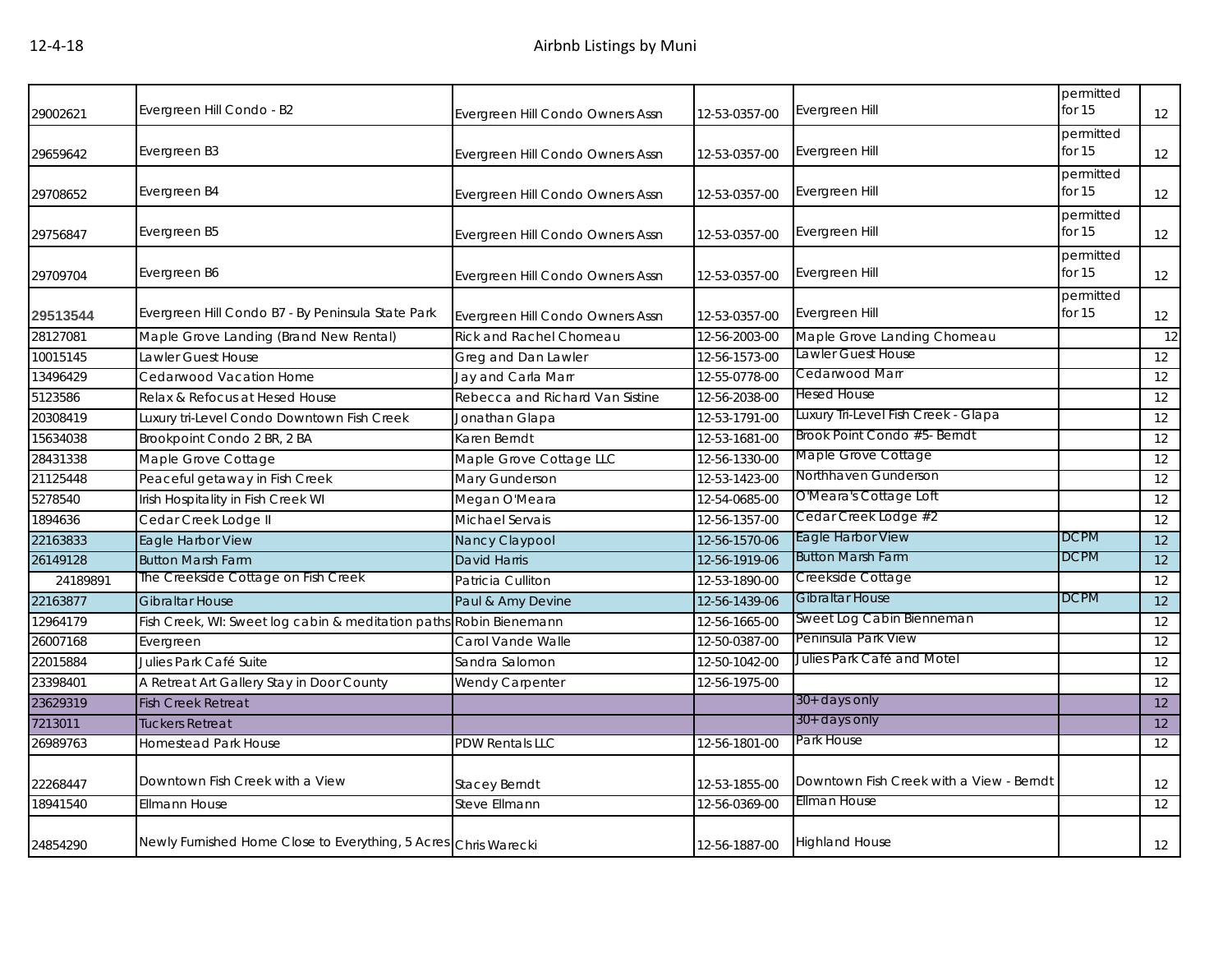| 16497330 | COZY DC HOME RETREAT IN FISH CREEK, WI              | Steven Pachonphai                    | 12-56-1692-00 | DC HOME Pachonphai                    |                   | 12 |
|----------|-----------------------------------------------------|--------------------------------------|---------------|---------------------------------------|-------------------|----|
| 22339034 | Log Retreat at Fish Creek                           | <b>William Anderson</b>              | 12-56-1225-06 | Log Retreat at Fish Creek             | <b>DCPM</b>       | 12 |
| 23008138 | <b>Fish Creek Country Resort - I Bedroom Suites</b> |                                      |               |                                       | <b>Wholesaler</b> | 12 |
| 23709001 | <b>Get Away at Fish Creek</b>                       |                                      |               |                                       | <b>Wholesaler</b> | 12 |
| 23233934 | The House on High Rock Creek                        | Karen L Wagner Trust & Andrew J Lang | 12-56-1938-00 | House on High Rock Creek              |                   | 12 |
|          |                                                     |                                      |               |                                       |                   |    |
| 26231098 | Forest hideaway Home                                | Ransom Flanders                      | 14-56-1961-00 | Forestville Hideaway Home             |                   | 14 |
|          |                                                     |                                      |               |                                       |                   |    |
| 22164036 | Vans Log Home                                       | Robert & Marilyn Van Lieshout        | 15-56-0308-06 | Vans Log Home                         | <b>DCPM</b>       | 15 |
| 22163921 | Kangaroo South Shore                                | Michael K & Mary Lou H Serchen       | 15-56-1157-06 | Kangaroo South Shore                  | <b>DCPM</b>       | 15 |
| 23484321 | Jacksonport Wi Door Co on the Beach                 | Kris Zeile                           | 15-56-1263-00 | <b>Shoreline Ventures</b>             |                   | 15 |
| 25830166 | The Cottage At Cave Point w/ Heated Pool            | Michael and Amanda Warecki           | 15-56-1948-00 | Cottage at Cave Point                 |                   | 15 |
| 25284585 | Jacksonport Home                                    | <b>Robert Geitner</b>                | 15-56-1944-00 | Jacksonport Home Geitner              |                   | 15 |
|          |                                                     |                                      |               | Beautiful Waterfront Cottage on Clark |                   |    |
| 27421061 | Beautiful Waterfront Cottage on Clark Lake          | Kari and Scott Hunt                  | 15-56-1998-00 | Lake                                  |                   | 15 |
| 25625710 | Beechwood Lodge                                     | Jessica Porter                       | 15-56-1956-00 | <b>Beechwood Lodge Porter</b>         |                   | 15 |
| 11659022 | Classic Farm House in Egg Harbor (upper unit)       | <b>Tim Raduenz</b>                   | 15-56-1601-00 | Raduenz 6551 CTH T                    |                   | 15 |
| 14400793 | Door County Lakeside Retreat                        | Janet Slater                         | 15-56-1085-00 | Lakeside Paradise Slater              |                   | 15 |
|          |                                                     |                                      |               |                                       |                   |    |
| 9953250  | Door County Country Home                            | Terry Kinney                         | 27-55-0737-00 | Door County Country Home              |                   | 27 |
|          |                                                     |                                      |               | Nasewaupee Trail Log Home react       |                   |    |
| 25447356 | Nasewaupee Trail Log Home                           | Terry Kinney                         | 27-56-1841-00 | 5/29/18                               |                   | 27 |
| 185416   | Door County Waterfront Cottage                      | Lane Kendig and Elaine Carmichael    | 27-56-1156-00 | Kendig Snake Island                   |                   | 27 |
| 22163859 | Cabots point                                        | Cabot's Point Properties LLC         | 27-56-1729-06 | Cabots Point                          | <b>DCPM</b>       | 27 |
| 25189877 | Quiet Country Shed Surrounded by Nature's Beauty    | Glen Vander Velden                   | 27-56-1912-00 | Shed, The - Vander Velden             |                   | 27 |
| 26157331 | English Bluebell Cottage                            | Reginald Peter Jackson               | 27-56-1955-00 | <b>English Blubell Cottage</b>        |                   | 27 |
|          |                                                     |                                      |               |                                       |                   |    |
| 24010019 | Door County Cabin next to working lighthouse        | Bay Area Property Management LLC     | 27-56-1900-00 | Door County Cabin next to Lighthouse  |                   | 27 |
| 23881936 | Meredith House                                      | Steven C Sullivan                    | 27-55-0471-00 | Meredith House                        |                   | 27 |
| 28741299 | The Bungalow at Potawatomi State Park               | Andy Isaacson                        | 27-56-2011-00 | Bungalow at Potawatomi Park- Isaacson |                   | 27 |
|          |                                                     |                                      |               |                                       | permitted         |    |
| 22983752 | Sunrise Cabin on Island                             | Claire Miller & Justin Berken        | 27-56-1861-00 | <b>Big Island</b>                     | for 2             | 27 |
|          |                                                     |                                      |               |                                       | permitted         |    |
| 22983092 | Sunset Cabin on Island                              | Claire Miller & Justin Berken        | 27-56-1861-00 | <b>Big Island</b>                     | for $2$           | 27 |
|          |                                                     |                                      |               |                                       |                   |    |
| 20512078 | Sunshine's Bayshore Vacation Cottage                | Lyle Handeland                       | 27-56-1796-00 | Sunshine's Bayshore Vacation Cottage  |                   | 27 |
| 14142417 | Waterfront Cottage on Sturgeon Bay                  | Louise Knutter                       | 27-56-1680-00 | Waterfront Cottage - Knutter          |                   | 27 |
| 18022339 | Harbor Cottage Retreat                              | Ray Ambrosius                        | 27-56-1723-00 | <b>Harbor Cottage Retreat</b>         |                   | 27 |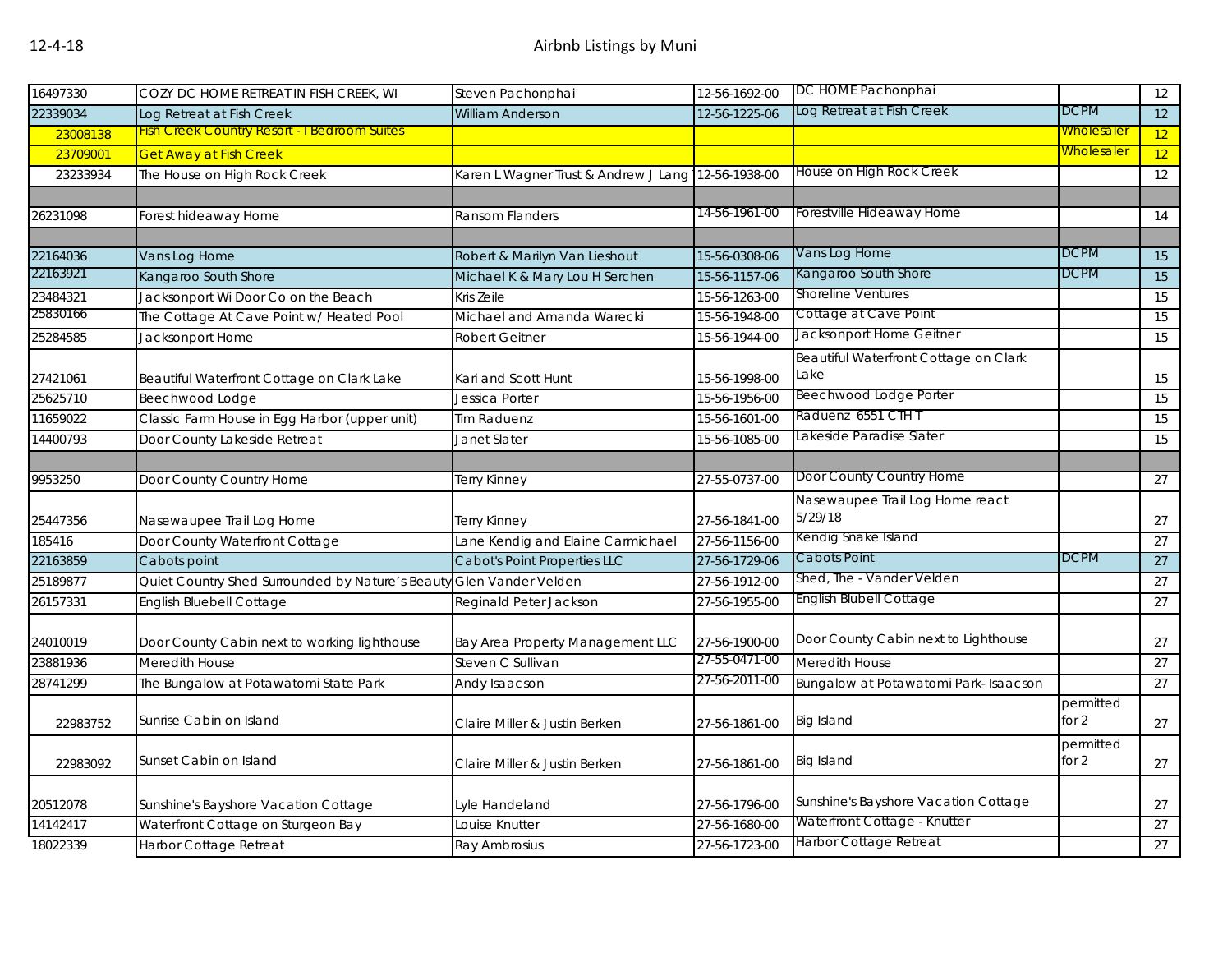| 6798124  | The Cabbage, a 1969 A frame                                      | Kimberly Hazen                                       | 32-56-1496-00 | Hazen Cabbage                               |                                 | 32 |
|----------|------------------------------------------------------------------|------------------------------------------------------|---------------|---------------------------------------------|---------------------------------|----|
| 24230129 | Unique architect designed home on waterfront blut Kimberly Hazen |                                                      | 32-56-1971-00 | Vinkelhus-Vest                              |                                 | 32 |
| 17656861 | Schwandt Cottage                                                 | Georgina Schwandt                                    | 32-55-0177-00 | <b>Schwandt Cottage</b>                     |                                 | 32 |
| 23005364 | <b>Blackberry Acres</b>                                          | Chad Ewald                                           | 32-56-1847-00 | <b>Blackberry Acres</b>                     |                                 | 32 |
| 26019632 | Lime Kiln Cottage                                                | Carol B Sills                                        | 32-56-1107-02 | Old Lime Kiln Cottage                       | Lundquist                       | 32 |
| 26020396 | Camp Door                                                        | <b>Jonathan Ocker</b>                                | 32-56-1844-02 | Camp Door                                   | Lundquist                       | 32 |
| 26624616 | <b>Hideaway Condominiums</b>                                     | Bruce Peissig c/o Refik Ozbeck                       | 32-53-1904-00 | Hideaway Condos, The                        | permitted<br>for $2$            | 32 |
| 27154178 | Never Want to Leave Cottage                                      | Herman and Camille Unger                             | 32-56-1996-00 | Never Want to Leave Cottage                 |                                 | 32 |
| 23052847 | Rothaus/Europe Lake                                              | Roman and Claudia Apuzzo                             | 32-56-1849-00 | Europe Lake Cottage-Apuzzo -501 Europe Lake |                                 | 32 |
| 18686076 | Get Ready to hear Welcome Home                                   | Charlene K Berg                                      | 32-56-1756-00 | Welcome Home- 12625 STH 42                  |                                 | 32 |
| 634251   | Door County Lakefront Cottage                                    | Diane Christell                                      | 32-56-1250-00 | Door County Lakefront Cottage               |                                 | 32 |
| 9818691  | Charming 1880's Log Cabin                                        | Terry & Kermit Bott                                  | 32-55-0770-00 | Doc's Hideaway                              |                                 | 32 |
| 24307299 | Sister Bay Log Home with a View                                  | Van Moreau Properties LLC                            | 32-56-1932-00 | Sister Bay Log Home with a view             |                                 | 32 |
| 8346814  | Three Sister Meadow Private Room                                 | Tim and Kathleen Kay                                 | 32-56-1523-00 | <b>Three Sisters Farm</b>                   | permitted<br>for three<br>units | 32 |
| 8036265  | Three Sisters "Sweet" Retreat                                    | Tim and Kathleen Kay                                 | 32-56-1523-00 | <b>Three Sisters Farm</b>                   | permitted<br>for three<br>units | 32 |
| 6795558  | Rustic Summer Sleeping House                                     | Tim and Kathleen Kay                                 | 32-56-1523-00 | <b>Three Sisters Farm</b>                   | permnitted<br>for $3$           | 32 |
| 23682161 | Lakeview Lodge                                                   | Lee Hildebrand - Lakeview Lodge LLC                  | 32-56-1804-06 | Lakeview Lodge                              | <b>DCPM</b>                     | 32 |
| 22163924 | Krause Cottage                                                   | Douglas & Ellen Krause                               | 32-56-1466-06 | Krause Cottage                              | <b>DCPM</b>                     | 32 |
| 22163958 | Le Jardin                                                        | Marianne Roppuld                                     | 32-56-1705-06 | Le Jardin                                   | <b>DCPM</b>                     | 32 |
| 22339050 | Shadow Lawn                                                      | John Peterson                                        | 32-56-0190-06 | Shadown Lawn                                | <b>DCPM</b>                     | 32 |
| 22164049 | <b>Windmill Place</b>                                            | Michael & Vicki Bowers                               | 32-56-1134-06 | Windmill - 10104 Town Line Dr               | <b>DCPM</b>                     | 32 |
| 22337471 | Cappy Cottage                                                    | <b>Hakes Family Trust</b>                            | 32-56-1132-06 | Cappy Cottage                               | <b>DCPM</b>                     | 32 |
| 22163913 | Hoffman's Up North                                               | Hoffman's Up North LLC - Matthel Hoffm 32-56-1463-06 |               | Hoffman's Up North                          | <b>DCPM</b>                     | 32 |
| 22163909 | Hideaway                                                         | Gregory Herman                                       | 32-53-0955-06 | Hideaway, The Herman                        | <b>DCPM</b>                     | 32 |
| 22163823 | Cedar Dell Chalet                                                | <b>Vicky Kalscheur</b>                               | 32-56-1203-06 | Cedar Dell Chalet                           | <b>DCPM</b>                     | 32 |
| 22163867 | Garret Bay Bluff                                                 | <b>William Berry</b>                                 | 32-56-1641-06 | Garret Bay Bluff                            | <b>DCPM</b>                     | 32 |
| 22163998 | <b>Rustic Cottage</b>                                            | Sandra Berg                                          | 32-56-1387-06 | <b>Rustic Cottage</b>                       | <b>DCPM</b>                     | 32 |
| 22163990 | Porcupine Shores                                                 | Brian Bartell - Kim Winburn                          | 32-56-1603-06 | Porcupine Shores                            | <b>DCPM</b>                     | 32 |
| 22163815 | <b>Aunt Sallys</b>                                               | <b>William Bell</b>                                  | 32-56-1238-06 | <b>Aunt Sallys</b>                          | <b>DCPM</b>                     | 32 |
| 22163856 | <b>Brenner Tower</b>                                             | <b>Brenner Tower LLC</b>                             | 32-56-1227-06 | <b>Brenner Tower</b>                        | <b>DCPM</b>                     | 32 |
| 22163835 | East Haven                                                       | <b>Barnara Moline</b>                                | 32-56-1592-06 | East Haven                                  | <b>DCPM</b>                     | 32 |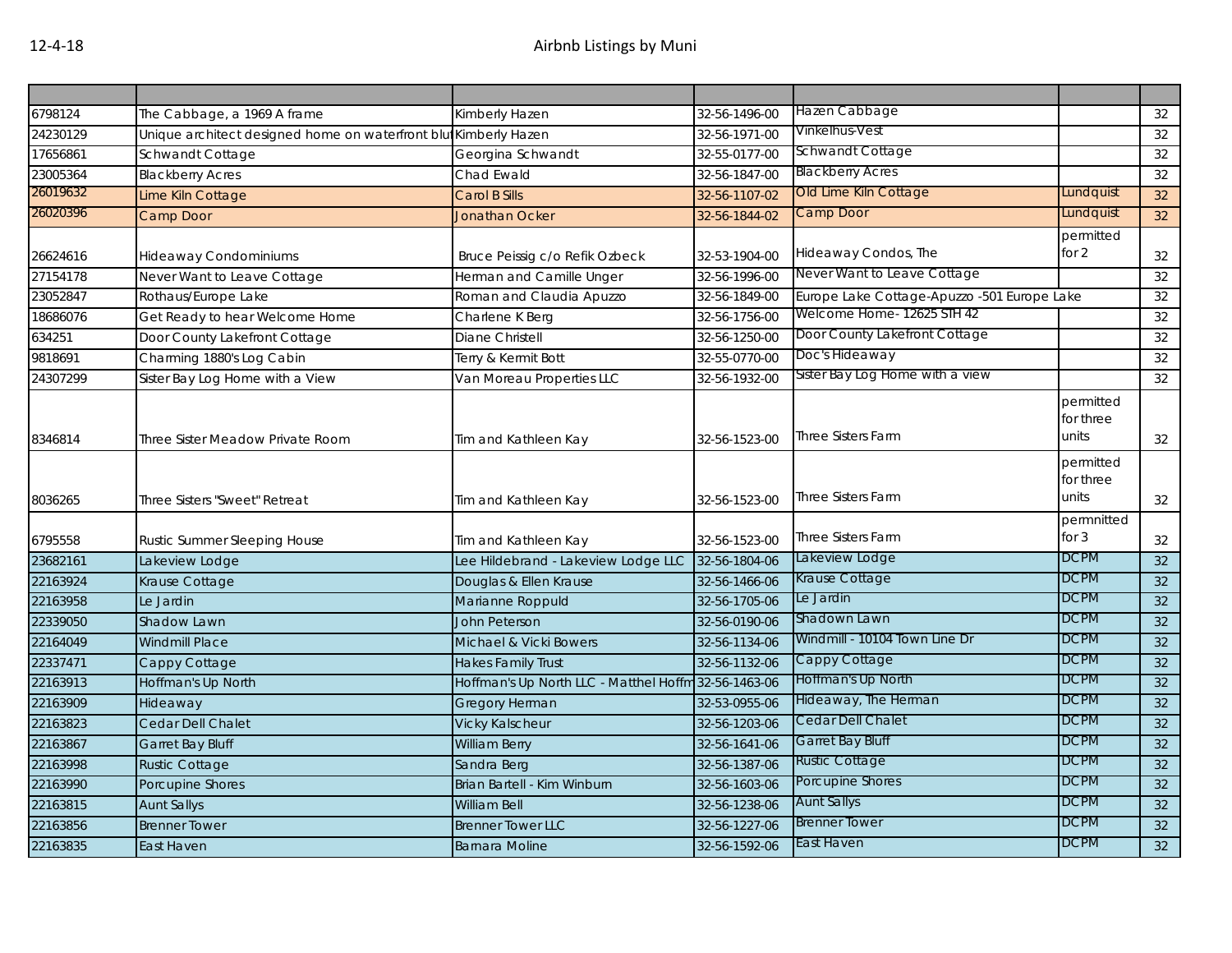| 22164029           | The Nest                                     | Paul O'Keefe                                             | 32-56-1514-06 | Nest, The                                      | <b>DCPM</b>                 | 32 |
|--------------------|----------------------------------------------|----------------------------------------------------------|---------------|------------------------------------------------|-----------------------------|----|
| 22163817           | A Pearl                                      | Jeffrey & Alliscon Ockwood                               | 32-56-1409-06 | A Pearl                                        | <b>DCPM</b>                 | 32 |
| 22163849           | <b>Beechers Cabin</b>                        | Susan Szabo & Mark Beecher                               | 32-56-1571-06 | <b>Beechers Cabin</b>                          | <b>DCPM</b>                 | 32 |
| 22163853           | <b>Bells' Cottage</b>                        | Matt & Ryan Bell                                         | 32-56-1131-06 | <b>Bells Cottage</b>                           | <b>DCPM</b>                 | 32 |
| 22163843           | Arnie's Sanctuary                            | James Arneson                                            | 32-56-1352-06 | <b>Arnie's Sanctuary</b>                       | <b>DCPM</b>                 | 32 |
| 22164028           | The Point                                    | <b>Heather Erickson</b>                                  | 32-56-1292-06 | Point, The                                     | <b>DCPM</b>                 | 32 |
| 23682161           | Lakeview Lodge                               | Lee Hildebrand - Lakeview Lodge LLC                      | 32-56-1804-06 | Lakeview Lodge                                 | <b>DCPM</b>                 | 32 |
| 24741359           | Eagle Sands Beach Lodge                      | Matthew P Shumway                                        | 32-56-1870-06 | Vandelay Shore                                 | <b>DCPM</b>                 | 32 |
| 24741358           | Sand Bay Beach Cabin                         | Tim & Tanya Wismar                                       | 32-56-1880-06 | Sand Bay Beach Cabin LLC - Wismar              | <b>DCPM</b>                 | 32 |
| 23698547           | <b>Appleport Sunrise</b>                     | Kathleen and Edward Callahan                             | 32-56-1913-06 | <b>Appleport Sunrise</b>                       | <b>DCPM</b>                 | 32 |
|                    | Cozy/Comfy space for you to enjoy! Must love |                                                          |               |                                                |                             |    |
| 23372410           | dogs!                                        | <b>TWO RAYS LLC</b>                                      | 32-56-1857-00 | Isle View Home - Moss                          |                             | 32 |
| 21026430           | Cottage Hideaway                             | Mary Jahnke                                              | 32-55-0710-00 | Cottage Hideaway                               |                             | 32 |
| 20802710           | Garrett Bay Getaway                          | Kenneth Hays & Sally Wheelock                            | 32-56-1802-00 | Garret Bay Getaway                             |                             | 32 |
| 19476764           | North Woods Cottage                          | Robert Grant                                             | 32-56-1749-00 | Northwoods Cottage                             |                             | 32 |
| 896560<br>27550326 | Terra Cottages Gills Rock 3                  | Deborah "Sophie" Taubert Gehan<br>Shawn and Kim Marshall | 32-55-0124-00 | Terra Cottages<br><b>DOOR 42</b>               | permitted<br>for five units | 32 |
|                    | DOOR 42                                      |                                                          | 32-56-1976-00 | EBDC-Raduenz                                   |                             | 32 |
| 1036370            | <b>Eclectic Style Cottage</b>                | Tim Raduenz                                              | 32-56-0930-00 |                                                |                             | 32 |
| 897991             | Terra Cottages Gills Rock, Door Co.          | Deborah "Sophie" Taubert Gehan                           | 32-55-0124-00 | Terra Cottages                                 | permitted<br>for five units | 32 |
| 2336212            | Terra Cottages #2                            | Deborah "Sophie" Taubert Gehan                           | 32-55-0124-00 | Terra Cottages                                 | permitted<br>for five units | 32 |
| 7998854            | Sweet Door County Cabin                      | Shelly Sprinkman                                         | 32-56-1682-00 | Architecturally Designed Charmer               |                             | 32 |
| 1807644            | First Floor with Forest View                 | Loren & Helen Fandrei                                    | 32-56-1341-00 | Granpa's House Rental Door Co WI               |                             | 32 |
| 14648663           | Terra Cottages #4                            | Deborah "Sophie" Taubert Gehan                           | 32-55-0124-00 | Terra Cottages                                 | permitted<br>for five units | 32 |
| 896385             | Sunny Cottage in Ellson Bay                  | Deborah "Sophie" Taubert Gehan                           | 32-55-0124-00 | Terra Cottages                                 | permitted<br>for five units | 32 |
| 26960062           | Lovely Apt in Sister Bay                     | Stoyan Dimitrov                                          | 32-56-2006-00 | Lovely Apartment in Sister Bay- Dimitrov       |                             | 32 |
| 25949863           | Colorful, Cozy Cottage in a Quiet Town       | Mathias Zehender                                         | 32-56-1992-00 | Zehnder - Colorful Cozy Cottage Windside<br>#3 |                             | 32 |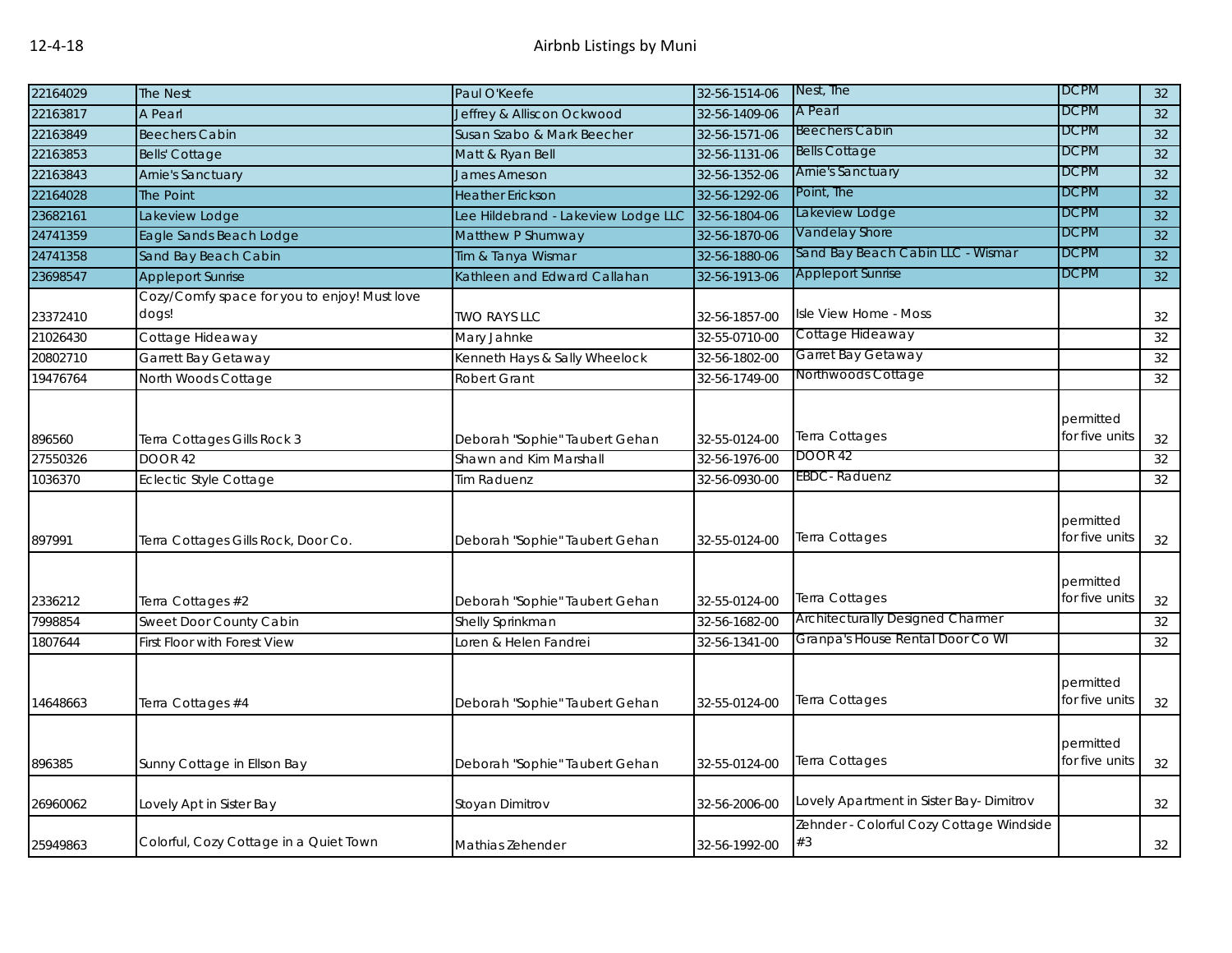| 26095414 | Serenity Now                                                           | <b>Todd and Michelle Cox</b>         | 32-56-1838-00 | Sister Bay Respite                        |             | 32 |
|----------|------------------------------------------------------------------------|--------------------------------------|---------------|-------------------------------------------|-------------|----|
|          | Charming Bluff Cottage abuts Waterfront &                              |                                      |               |                                           |             |    |
| 23255108 | Orchards                                                               | Kathleen Van Gemert                  | 32-56-1908-00 | <b>Bluffside Cottage Van Gemert</b>       |             | 32 |
| 28432154 | Door Bluff Road Lakeshore Getaway                                      | John Schaumburg/Ann Krueger          | 32-56-1513-06 | Tree Brook                                |             | 32 |
| 13368133 | Delightful 2 Bdrm B&B                                                  | Kathleen Schmidt                     | 32-54-1638-00 | Hummingbird B&B                           |             | 32 |
|          |                                                                        |                                      |               |                                           |             |    |
| 2293900  | Elegant Farmhouse Central Location                                     | Jan Mills and Russell Burie          | 33-56-1851-00 | Elegant Farmhouse                         |             | 33 |
| 3047435  | Cottage on Lake in State Park                                          | Barb & Gil Hoffman                   | 33-56-1429-00 | Cottage on Lake                           |             | 33 |
| 22164006 | Serenity in the Woods                                                  | Jeffrey and Lana Pray                | 33-56-1691-06 | Serenity in the Woods                     | <b>DCPM</b> | 33 |
| 22163954 | Lakeside Haven                                                         | Kathy Richmond                       | 33-56-1240-06 | Lakeside Haven                            | <b>DCPM</b> | 33 |
| 22164023 | <b>Green House</b>                                                     | A&J Properties, LLC                  | 33-56-1493-06 | Green House                               | DCPM        | 33 |
| 25742101 | Lodge on Laurie Lane                                                   | Shirley Becker Trust - Polly Kerkman | 33-56-1492-01 | Lodge on Laurie Lane                      |             | 33 |
|          |                                                                        |                                      |               | Whitefish Bay - Boland 4967 Cave Point Dr |             |    |
| 28484110 | Featured in Door County Magazine Luxury Homes                          | Travis & Jolyn Boland                | 33-56-0620-00 | S                                         |             | 33 |
| 28359743 | Co.                                                                    | Gary and Marion Ciepluch             | 33-56-2009-00 | Do Co - Ciepluch                          |             | 33 |
| 25551184 | Michigan                                                               | Anderson                             | 33-56-1942-00 | Sand Beach Cottage - Anderson             |             | 33 |
| 23546503 | Birmingham's Barn by the Bay                                           | Birmingham's of Sturgeon Bay         | 33-55-0163-00 | <b>Birminghams Cottages</b>               |             | 33 |
|          |                                                                        |                                      |               |                                           |             |    |
| 19767552 | <b>Stunning Door County Sunsets</b>                                    | <b>Beth Ann Resch</b>                | 33-56-1792-00 | Stunning Door County Sunsets - Resch      |             | 33 |
| 12323917 | Woodsy Retreat on Lake Michigan                                        | Joan Shiels                          | 33-56-1627-00 | Woodsy Retreat on Lake Michigan           |             | 33 |
|          |                                                                        |                                      |               |                                           | permitted   |    |
| 26565527 | Chanticleer Guest House-Sunflower Room                                 | Chanticleer Guest House, Inc.        | 33-54-0006-00 | <b>Chanticleer Guest House</b>            | for $12$    | 33 |
|          |                                                                        |                                      |               |                                           | permitted   |    |
| 26537104 | Chanticleer Guest House-Granary Room                                   | Chanticleer Guest House, Inc.        | 33-54-0006-00 | <b>Chanticleer Guest House</b>            | for $12$    | 33 |
|          |                                                                        |                                      |               |                                           | permitted   |    |
| 26564676 | Chanticleer Guest House-Loft Room                                      | Chanticleer Guest House, Inc.        | 33-54-0006-00 | <b>Chanticleer Guest House</b>            | for $12$    | 33 |
|          |                                                                        |                                      |               |                                           | permitted   |    |
| 26565824 | Chanticleer Guest House-Rose Room                                      | Chanticleer Guest House, Inc.        | 33-54-0006-00 | <b>Chanticleer Guest House</b>            | for $12$    | 33 |
|          |                                                                        |                                      |               |                                           | permitted   |    |
| 26565068 | Chanticleer Guest House-Garden Room                                    | Chanticleer Guest House, Inc.        | 33-54-0006-00 | <b>Chanticleer Guest House</b>            | for $12$    | 33 |
| 13328872 | Door County Dream House                                                | Fred Suchy                           | 33-56-0695-00 | Door County Dream Home                    |             | 33 |
| 28407162 | Log Cabin on the nicest sand beach in Door Count Log Cabin Rentals LLC |                                      | 33-56-1447-00 | Log Cabin on the Water                    |             | 33 |
| 23582450 | Door County Beach Retreat                                              | <b>Bill Thorton</b>                  | 33-55-0726-00 | Door County Beach Retreat                 |             | 33 |
| 15048452 | Door County Escape!                                                    | Ann Johnson                          | 33-56-1660-00 | Clark Lake Cottage - Johnson              |             | 33 |
|          |                                                                        |                                      |               |                                           |             |    |
| 23352551 | Sister Bay Eclectic Cottage                                            | <b>Tim Raduenz</b>                   | 34-56-1859-00 | <b>SBDC</b>                               |             | 34 |
| 20981273 | Sister Bay Cottage                                                     | Karen Berndt                         | 34-56-1788-00 | Sister Bay Cottage                        |             | 34 |
| 22163906 | <b>Hidden Gem</b>                                                      | Julie & Nathan Slovin                | 34-56-0495-06 | Hidden Gem on Trillium                    | DCPM        | 34 |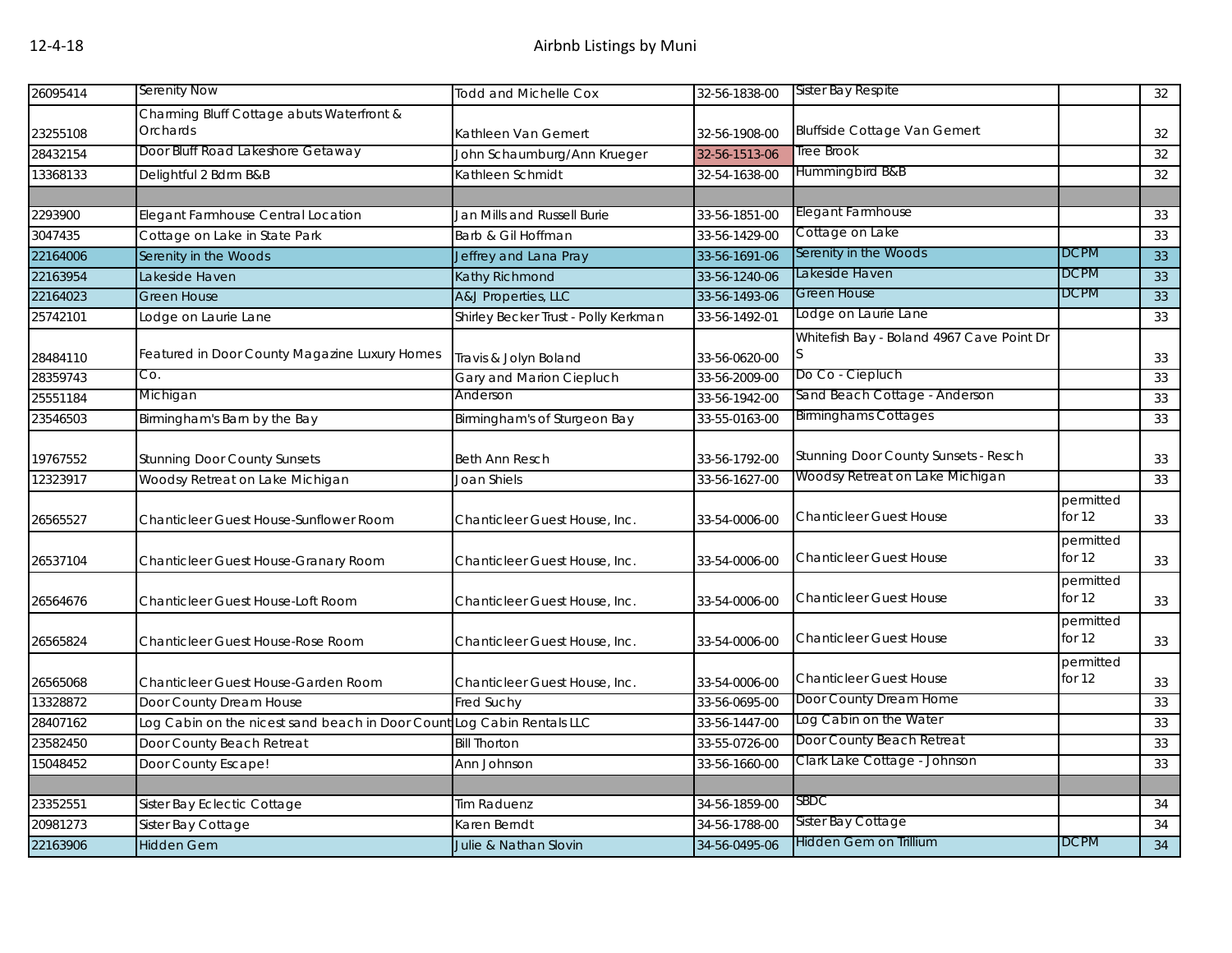| 25692218? | <b>Sister Bay View</b>                                        | James Johnson                            | 34-56-1422-06  | <b>Sister Bay View</b>                                    | <b>DCPM</b> | 34 |
|-----------|---------------------------------------------------------------|------------------------------------------|----------------|-----------------------------------------------------------|-------------|----|
| 22164033  | <b>Trillium Lane</b>                                          | Dennis & Maribeth Dorn                   | 34-56-1702-06  | <b>Trillium Retreat</b>                                   | <b>DCPM</b> | 34 |
| 22163993  | Port New                                                      | <b>Andrew Bookmeier</b>                  | 34-56-0075-06  | Port New                                                  | <b>DCPM</b> | 34 |
| 22164040  | Wall to Wall Retreat                                          | Jack and Teresa Wall                     | 34-56-1335-016 | Wall to Wall Retreat                                      | <b>DCPM</b> | 34 |
| 22339043  | King's Landing                                                | <b>Wiswell Property Group</b>            | 34-56-1602-06  | Kings Landing                                             | <b>DCPM</b> | 34 |
| 22163827  | Copper Moon                                                   | Donald Denny                             | 34-55-0761-06  | Copper Moon Cottage                                       | <b>DCPM</b> | 34 |
| 23698884  | <b>Another Thyme</b>                                          | David Peterson                           | 34-56-1805-06  | Anpther Thyme                                             | <b>DCPM</b> | 34 |
| 25692031  | Salinskys Domicile Cottage                                    | Jim Salinsky                             | 34-56-1757-06  | Salinskys Domicile Cottage                                | <b>DCPM</b> | 34 |
| 22164027  | <b>High Garden</b>                                            | Jeff & Alisha Wiswell - Wiswell Property | 34-56-1888-06  | <b>High Garden</b>                                        | DCPM        | 34 |
| 24200272  | Cotter Cottage                                                | <b>Brandon Cotter</b>                    | 34-56-1885-00  | Cotter Cottage                                            |             | 34 |
| 27491674  | Large Classic Cottage in Heart of Sister Bay                  | Ashley Prange et al                      | 34-56-1985-00  | Large Classic Cottage in Hear of Sister Bay               |             | 34 |
| 26327643  | The Yoga Pad - Open & Eclectic Includes Free Yoga Brad Massey |                                          | 34-56-1982-00  | Yoga Pad, The                                             |             | 34 |
| 12672427  | Beach view waterfront park access!                            | Dawn and Walter Nawrot                   | 34-56-1620-00  | Parkview Drive - Nawrot                                   |             | 34 |
| 25692012  | Door in the woods                                             | Tom Ahlbeck - Daisy Ahlbeck Trust        | 34-56-1892-06  | Door in the Woods                                         |             | 34 |
| 19227870  | Cute and Cozy Steps from Downtown                             | Audrey and Craig Schmidt                 | 34-56-1769-00  | Cute and Cozy Sister Bay - Schmidt                        |             | 34 |
| 16332969  | Family Friendly Retreat in the Heart of Sister Bay            | Pamela Schmitz/ CPS Holdings LLC         | 34-56-1695-00  | Sister Bay Chalet                                         |             | 34 |
|           |                                                               |                                          |                |                                                           |             |    |
| 24718344  | Door County Home for your Family Retreats                     | Aaron Carmody                            | N/A            | 30+ day only                                              |             | 35 |
| 26452662  | Sturgeon Bay Countryside Studio                               | Aaron Carmody                            | 35-56-1928-00  | Sturgeon Bay Countryside Studio                           |             | 35 |
| 27834966  | Sive's Door                                                   | Sive's Door LLC - Rebecca Bodmer         | 35-56-1972-00  | Sive's Door                                               |             | 35 |
| 27877637  | Myrtles Place                                                 | <b>Bonny Schinkten</b>                   | 35-56-1947-00  | <b>Myrtles Place</b>                                      |             | 35 |
| 27503937  | The Blue Cottage Cozy city cottage near<br>downtown.          | Tom Haight                               | 35-56-1991-00  | Blue Cottage, The -Haight                                 |             | 35 |
| 28540445  | Sweet Suites                                                  | Terry Ullman                             | 35-54-1967-00  | Door County Candy B&B                                     |             | 35 |
| 24607218  | West Side Gem                                                 | Susan I Guthrie                          | 35-56-1918-00  | West Side Gem - 223 S Lansing                             |             | 35 |
| 24911248  | 3BR Newly Renovated House in Sturgeon Bay                     | Phlip Lyons and Judith Dwyer Lyons       | 35-56-1994-00  | Three Bedroom House - Lyons                               |             | 35 |
| 25487105  | Sturgeon Bay Waterfront Cottage                               | Justin & Lindsey Bohrer                  | 33-56-1954-00  | Bayside Cottage -- Bohrer - 3815 Bayshore                 |             | 35 |
| 16392503  | Lily Pad Cottage                                              | Alisa Landman                            | 35-56-1808-00  | Lily Pad Cottage                                          |             | 35 |
| 14487990  | Close to Everything in Sturgeon Bay                           | Ann Kifer                                | 35-56-1673-00  | Neenah Street Holdings                                    |             | 35 |
| 24733645  | Castaway Cottage                                              | Jonathan & Kathy Salit                   | 35-56-1936-00  | Castaway Cottage                                          |             | 35 |
| 18683132  | Perfectly Downtown                                            | Carter Holdings LLC                      | 35-56-1746-00  | Perfectly Downtown and Delaware Dream for 2               | permitted   | 35 |
| 19762075  | Delaware Dream                                                | Carter Holdings LLC                      |                | 35-56-1746-00 Perfectly Downtown and Delaware Dream for 2 | permitted   | 35 |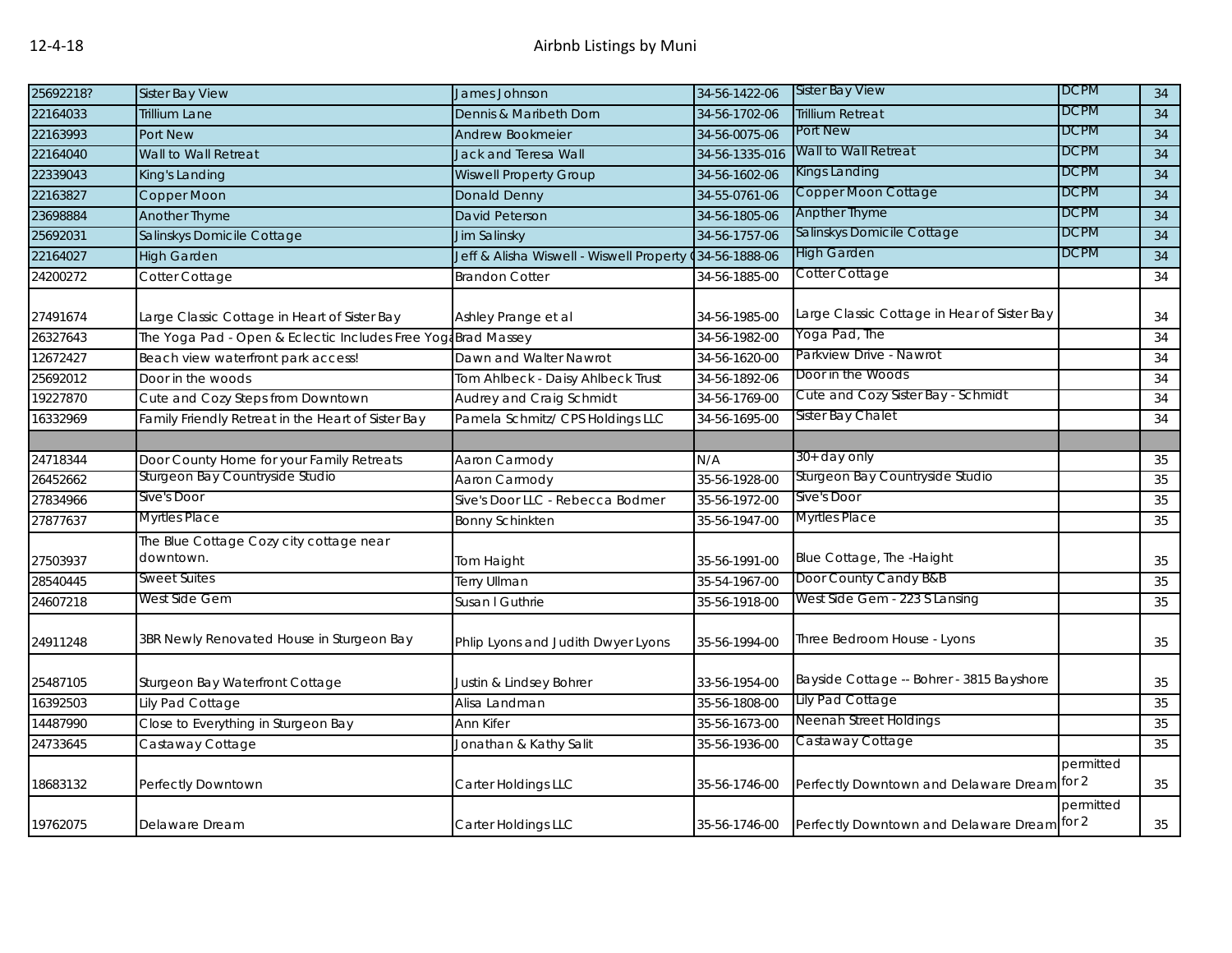| 3280736  | Door County Waterfront Cottage                        | CenterPointe Yacht Services | 35-56-0911-00 | CenterPointe Marina | permitted<br>for three<br>units                                 | 35 |
|----------|-------------------------------------------------------|-----------------------------|---------------|---------------------|-----------------------------------------------------------------|----|
| 13749828 | Door County Waterfront Cottage                        | CenterPointe Yacht Services | 35-56-0911-00 | CenterPointe Marina | permitted<br>for three<br>units                                 | 35 |
| 24629975 | NEW!Waterfront Sturgeon Bay Home w/Deck & Fire<br>Pit | Cheryl Link                 | 35-56-1875-00 | On Bay Thyme        |                                                                 | 35 |
| 22027336 | Dancing Dragonfly Airbnb                              | David Hayes                 | 35-54-1427-00 |                     |                                                                 | 35 |
| 26745725 | Garden Gate Bed and Breakfast: Vintage Rose<br>Room   | Robin Vallow                | 35-54-0858-00 | Garden Gate         | permitted<br>for 4                                              | 35 |
| 27084207 | Garden Gate Bed and Breakfast: Garden Suite           | Robin Vallow                | 35-54-0858-00 | Garden Gate         | permitted<br>for 4                                              | 35 |
| 27085342 | Garden Gate Bed & Breakfast: English Lavender<br>Room | Robin Vallow                | 35-54-0858-00 | Garden Gate         | permitted<br>for 4                                              | 35 |
| 27085059 | Garden Gate Bed and Breakfast: Cottage Rose<br>Room   | Robin Vallow                | 35-54-0858-00 | Garden Gate         | permitted<br>for 4                                              | 35 |
| 25614073 | Pelican Suite, Door County: Waterfront Suite          | John Hermanson              | 35-56-1819-00 | Suite on the Water  | Peritted for                                                    | 35 |
| 25623966 | Turtle Suite, Door County: Waterfront Suite           | John Hermanson              | 35-56-1819-00 | Suite on the Water  | Peritted for                                                    | 35 |
| 25621059 | The Nest, Door County: Room in Waterfront Home        | John Hermanson              | 35-56-1819-00 | Suite on the Water  | Peritted for<br>3                                               | 35 |
| 28562716 | Private BR/BA, Whrlpl, Historic B&B                   | Dennis Statz                | 35-52-0856-00 | White Lace Inn      | permitted<br>for eighteen<br>- six units<br>listed on<br>Airbnb | 35 |
| 28718278 | Private BR/BA, Frplce, Historic B&B                   | Dennis Statz                | 35-52-0856-00 | White Lace Inn      | permitted<br>for eighteen<br>- six units<br>listed on<br>Airbnb | 35 |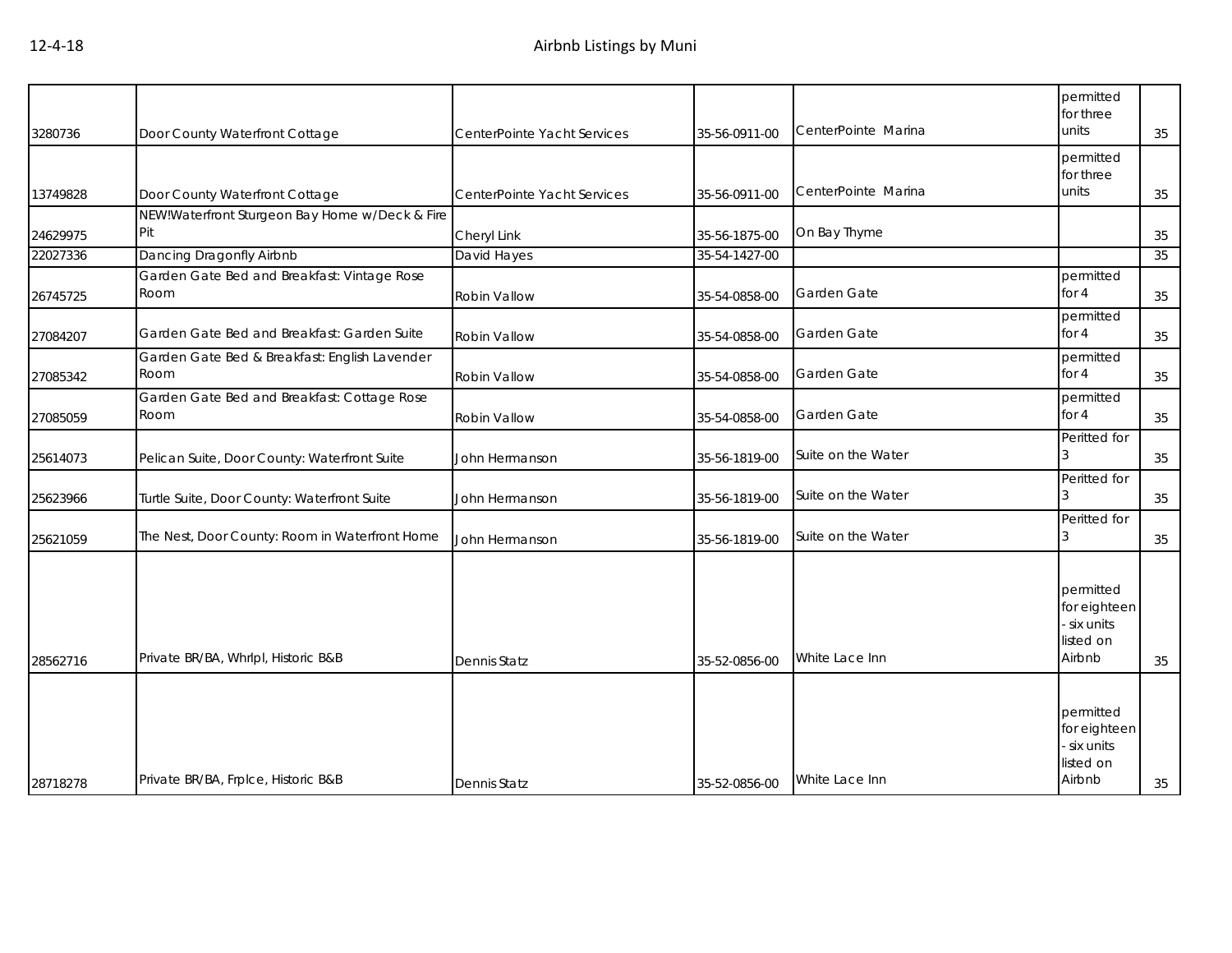| 28738298 | Private BR/BA, FP&WHP, Historic B&B | <b>Dennis Statz</b> | 35-52-0856-00 | White Lace Inn | permitted<br>for eighteen<br>- six units<br>listed on<br>Airbnb | 35 |
|----------|-------------------------------------|---------------------|---------------|----------------|-----------------------------------------------------------------|----|
| 28611670 | Private BR/BA, Frplce, Historic B&B | Dennis Statz        | 35-52-0856-00 | White Lace Inn | permitted<br>for eighteen<br>- six units<br>listed on<br>Airbnb | 35 |
| 28719565 | Private BR/BA, Frplce, Historic B&B | Dennis Statz        | 35-52-0856-00 | White Lace Inn | permitted<br>for eighteen<br>- six units<br>listed on<br>Airbnb | 35 |
| 28737263 | Private BR/BA, FP&WHP, Historic B&B | Dennis Statz        | 35-52-0856-00 | White Lace Inn | permitted<br>for eighteen<br>- six units<br>listed on<br>Airbnb | 35 |
| 28738915 | Private BR/BA, FP&WHP, Historic B&B | Dennis Statz        | 35-52-0856-00 | White Lace Inn | permitted<br>for eighteen<br>- six units<br>listed on<br>Airbnb | 35 |
| 10732512 | Private BR/BA, FRPLCE, Historic B&B | <b>Dennis Statz</b> | 35-52-0856-00 | White Lace Inn | permitted<br>for eighteen<br>- six units<br>listed on<br>Airbnb | 35 |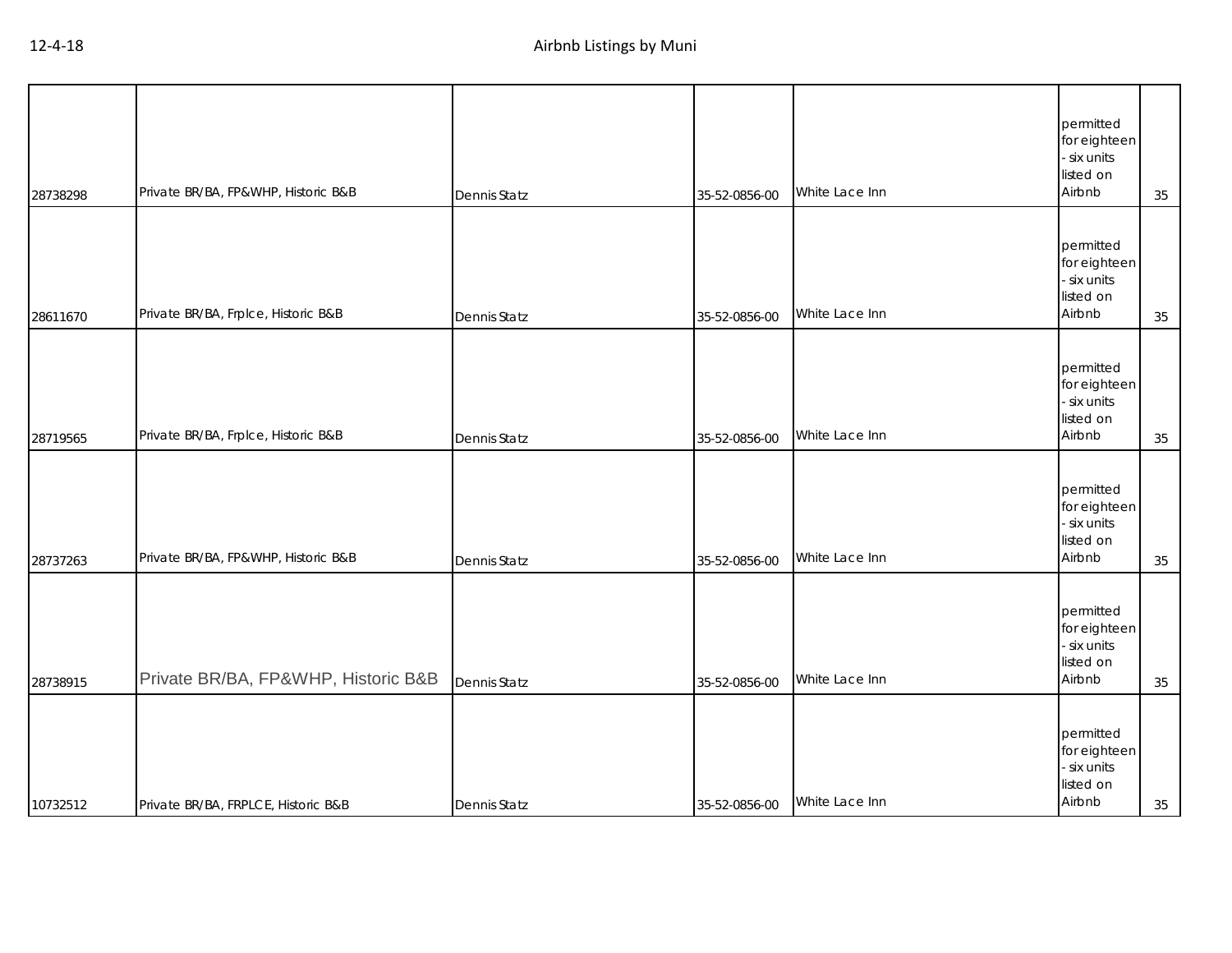| 10704789 | Private BR/BA, WHRPL, Historic B&b  | Dennis Statz        | 35-52-0856-00 | White Lace Inn | permitted<br>for eighteen<br>- six units<br>listed on<br>Airbnb | 35 |
|----------|-------------------------------------|---------------------|---------------|----------------|-----------------------------------------------------------------|----|
| 28608919 | Private BR/BA, FP&WHP, Historic B&B | Dennis Statz        | 35-52-0856-00 | White Lace Inn | permitted<br>for eighteen<br>- six units<br>listed on<br>Airbnb | 35 |
| 28782204 | Private BR/BA, FP&WHP, Historic B&B | Dennis Statz        | 35-52-0856-00 | White Lace Inn | permitted<br>for eighteen<br>- six units<br>listed on<br>Airbnb | 35 |
| 28739719 | Private BR/BA, FP&WHP, Historic B&B | Dennis Statz        | 35-52-0856-00 | White Lace Inn | permitted<br>for eighteen<br>- six units<br>listed on<br>Airbnb | 35 |
| 28781413 | Private BR/BA, FP&WHP, Historic B&B | Dennis Statz        | 35-52-0856-00 | White Lace Inn | permitted<br>for eighteen<br>- six units<br>listed on<br>Airbnb | 35 |
| 10569102 | Private BR/BA, FRPLCE, Historic B&B | <b>Dennis Statz</b> | 35-52-0856-00 | White Lace Inn | permitted<br>for eighteen<br>- six units<br>listed on<br>Airbnb | 35 |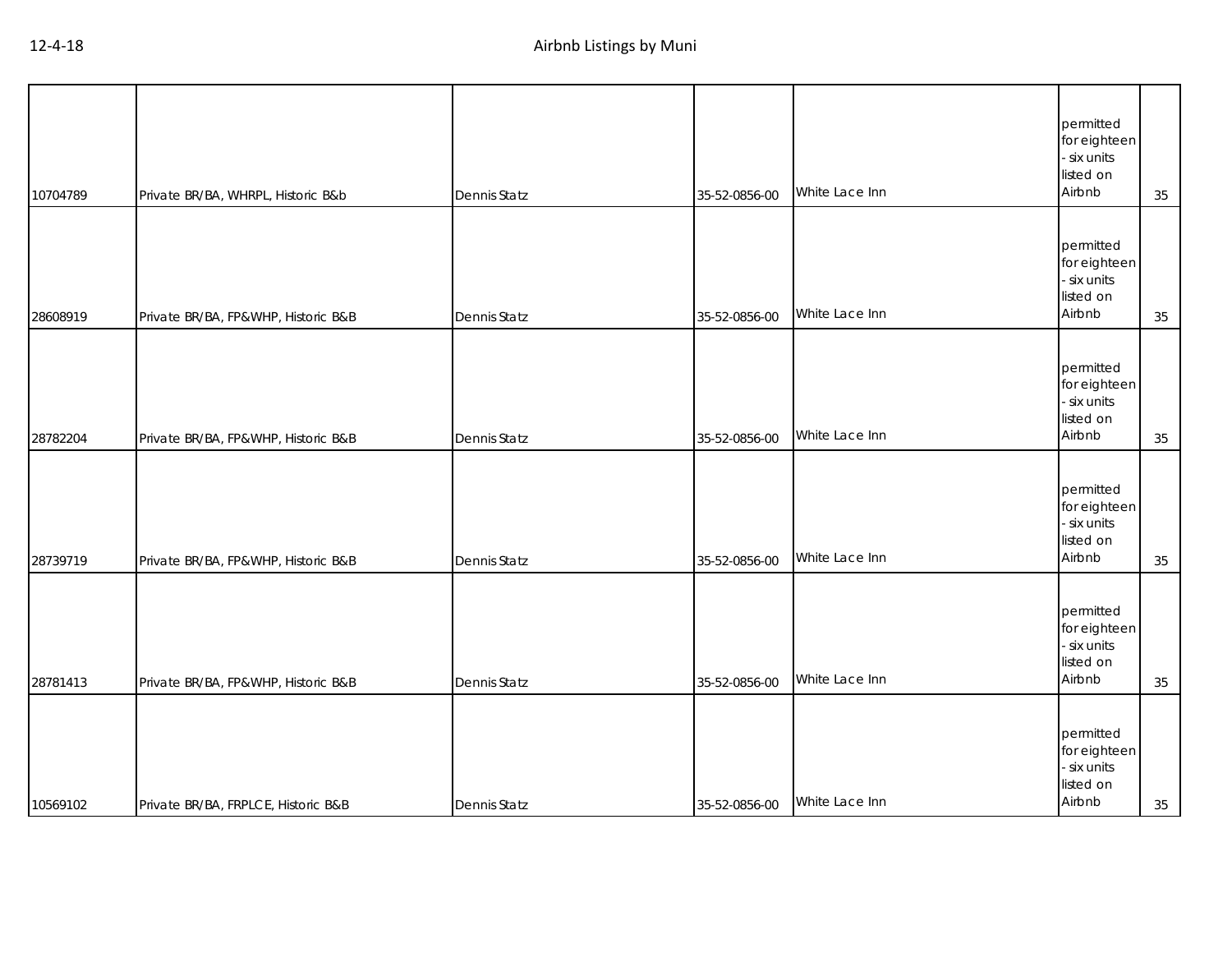| 10731586 | Private BR/BA, FP & WHO, Historic B&B                                    | Dennis Statz                      | 35-52-0856-00 | White Lace Inn                                        | permitted<br>for eighteen<br>six units<br>listed on<br>Airbnb | 35 |
|----------|--------------------------------------------------------------------------|-----------------------------------|---------------|-------------------------------------------------------|---------------------------------------------------------------|----|
| 27786823 | <b>Steeple View Cottage</b>                                              | Dennis Statz                      |               |                                                       |                                                               | 35 |
| 10700860 | Private BR/BA, Whrlpl, Historic B&B                                      | Dennis Statz                      | 35-52-0856-00 | White Lace Inn                                        | permitted<br>for eighteen<br>six units<br>listed on<br>Airbnb | 35 |
|          | NEW! 'Collectic Farmhouse Suite!' in Sturgeon Bay!                       |                                   |               | Hilpipre-228 N 7th Ave - Collectic<br>Farmhouse Suite |                                                               |    |
| 26270652 |                                                                          | Aaron Hilpipre                    | 35-56-1939-00 |                                                       |                                                               | 35 |
| 10730935 | Private BR/BA, FP & WHP, Historic B&B                                    | Dennis Statz                      | 35-52-0856-00 | White Lace Inn                                        | permitted<br>for eighteen<br>six units<br>listed on<br>Airbnb | 35 |
| 4692800  | the Magnolia Suite                                                       | Diane Allen & Mike Perski         | 35-53-1096-00 | The Magnolia                                          |                                                               | 35 |
| 19179293 | Door County Bayview                                                      | Diane Rockwell                    | 35-56-1772-00 | Door County Bayview                                   |                                                               | 35 |
| 21982114 | Sturgeon Bay Waterfront Cottage                                          | <b>Eric Minten</b>                | 35-56-1767-00 | Door County Waterfront Cottage Minten                 |                                                               | 35 |
| 24261293 | Dock on the Bay Coach Home                                               | Fear Investments                  | 35-56-1889-00 | Dock on the Baty                                      |                                                               | 35 |
| 3518762  | Downtown Sturgeon Bay, Door County                                       | Hans Reumschuessel                | 35-56-1437-00 | Downtown Sturgeon Bay                                 |                                                               | 35 |
| 25319787 | <b>R&amp;H Bayshore Estate</b>                                           | Helen & Robin Urban               | 35-56-1957-00 | R & H Bayshore Estate                                 |                                                               | 35 |
| 24476710 | queen-bed private room at the Holiday Music<br>Motel                     | Holiday Motel Management LLC      | 35-50-0964-00 | Holiday Music Hotel                                   | permitted<br>for 18                                           | 35 |
| 24498867 | 2 beds in private room at Holiday Music Motel                            | Holiday Motel Management LLC      | 35-50-0964-00 | Holiday Music Hotel                                   | permitted<br>for 18                                           | 35 |
| 9271311  | Chalet on the Shore                                                      | Jennifer Jorns & Brian Frisque    | 35-56-1663-00 | Chalet by the Shore                                   |                                                               | 35 |
| 21642288 | Overlooking Third Ave                                                    | Joe Baw and Rob Paul              | 35-53-1816-00 | Overlooking Third Aveqq                               |                                                               | 35 |
| 19824536 | Chalet by the Bay                                                        | Jonathan Salit                    | 35-56-1807-00 | Chalet by the Bay - Salit                             |                                                               | 35 |
| 1095333  | A City Cottage in the Heart of Town                                      | Kelly Avenson & Elliot Goettelman | 35-56-1651-00 | City Cottage, The                                     |                                                               | 35 |
| 17380652 | Sawyer View Villa                                                        | Ken Glasheen                      | 35-56-1726-00 | Sawyer View Village                                   |                                                               | 35 |
| 25578596 | NEW! Sturgeon Bay Home Near Potawatomi State P Tom and Christine Dehnert |                                   | 35-56-1927-00 | Port View Cottage                                     |                                                               | 35 |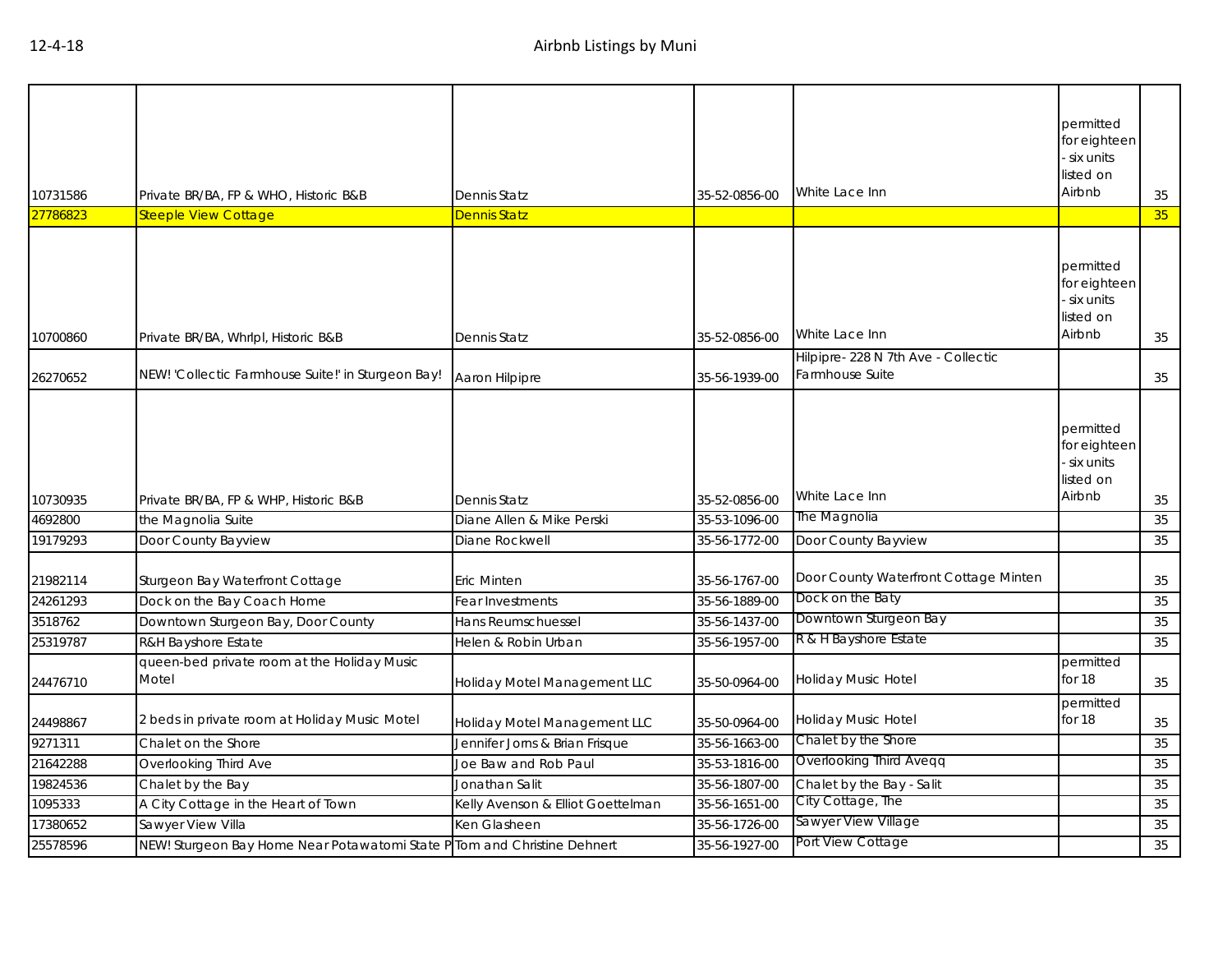| 15678659 | Yellow Cottage                                                    | Megan and Shane Wheeler                             | 35-56-1946-00 | Yellow Cottage, Wheeler            |                            | 35 |
|----------|-------------------------------------------------------------------|-----------------------------------------------------|---------------|------------------------------------|----------------------------|----|
| 23343621 | Veronica Joyce                                                    | Lola DeVillers and Stuart Champeau                  | 35-56-1877-00 | Veronica Joice                     |                            | 35 |
| 26203239 | Air Mikey B                                                       | Michael Bleck                                       | 35-56-1911-00 | Bleck-316 N Joliet                 |                            | 35 |
| 8129738  | Sturgeon Bay Doll House                                           | Patrice Sebastian                                   | 35-56-1565-00 | Sturgeon Bay Doll House            |                            | 35 |
| 18346670 | Manor on Main                                                     | Paul Larson                                         | 35-56-1777-00 | Main Manor - Larson                |                            | 35 |
| 13257277 | Door County Easy Living                                           | <b>Rich Miller</b>                                  | 35-56-1654-00 | Door County Easy Living - Miller   |                            | 35 |
| 3324489  | Downtown Sturgeon Bay, Arbor                                      | RME Holdings - Robert Esposito                      | 35-53-1452-00 | Arbor and Postcard - RME Holdings  | Permitted<br>for two units | 35 |
| 3190446  | Downtown Sturgeon Bay - Postcard                                  | RME Holdings - Robert Esposito                      | 35-53-1452-00 | Arbor and Postcard - RME Holdings  | Permitted<br>for two units | 35 |
| 19180482 | The Coach House                                                   | Robert & Teresa Esposito                            | 35-53-1628-00 |                                    | permitted<br>for $3$       | 35 |
| 12792862 | Downtown Sturgeon Bay CornerSuite                                 | Robert & Teresa Esposito                            | 35-53-1628-00 | Villa and Corner Suite             | permitted<br>for $3$       | 35 |
| 12793691 | Downtown Sturgeon Bay Villa Suite                                 | Robert & Teresa Esposito                            | 35-53-1628-00 | Villa and Corner Suite             | permitted<br>for $3$       | 35 |
| 18359397 | <b>Barbara's Guest House</b>                                      | Stephen Day                                         | 35-56-1727-00 | <b>Barbara's Guest House</b>       |                            | 35 |
| 17586605 | The Diplomat Bed and Breakfast/Chancery suite                     | Tami Dal Santo                                      | 35-54-1544-00 | Diplomat Bed and Breakfast         | permitted<br>for six units | 35 |
| 9506189  | Diplomat Bed and Breakfast/Treaty Suite                           | Tami Dal Santo                                      | 35-54-1544-00 | Diplomat Bed and Breakfast         | permitted<br>for six units | 35 |
| 18655796 | Petite Maison Bleu                                                | Terry Cummings                                      | 35-56-1755-00 | Petite Maison Bleu                 |                            | 35 |
| 28844540 | Sunset house                                                      | <b>ODK PROPERTIES Ben Keleny</b>                    | 35-56-2017-00 | Sunset House - Keleny              | permitted<br>for 2         | 35 |
| 30062445 | Door Belle                                                        | ODK PROPERTIES Ben Keleny                           | 35-56-2017-00 | Sunset House - Keleny              | permitted<br>for $2$       | 35 |
| 28538540 | The Ballard House Door County                                     | Geri Ballard                                        | 35-56-0978-00 | <b>Ballard House</b>               |                            | 35 |
| 28511065 | Door County Home Away From Home                                   | Alison and Phil Weckler                             | 35-56-2001-00 | Door County Home Away from Home    |                            | 35 |
| 24470520 | Fantastic 2 Bedroom Apartment Luxurious and Mod The Bay Lofts IIc |                                                     | 35-53-1899-00 | The Bay Lofts                      | permitted<br>for $2$       | 35 |
| 24375314 | Modern and Luxurious 1 Bedroom Apartment<br>Downtown              | The Bay Lofts IIc                                   | 35-53-1899-00 | The Bay Lofts                      | permitted<br>for $2$       | 35 |
| 24076184 | Bay Breeze - the Floating Cottage                                 | The Yacht Harbor, LLC & Sturgeon Bay<br>Marinas.com | 35-59-1676-02 | Door County Houseboat Rentals, LLC | permitted<br>for 4         | 35 |
| 24077834 | Pier Relaxn' - the Floating Cottage                               | The Yacht Harbor, LLC & Sturgeon Bay<br>Marinas.com | 35-59-1676-01 | Door County Houseboat Rentals, LLC | permitted<br>for 4         | 35 |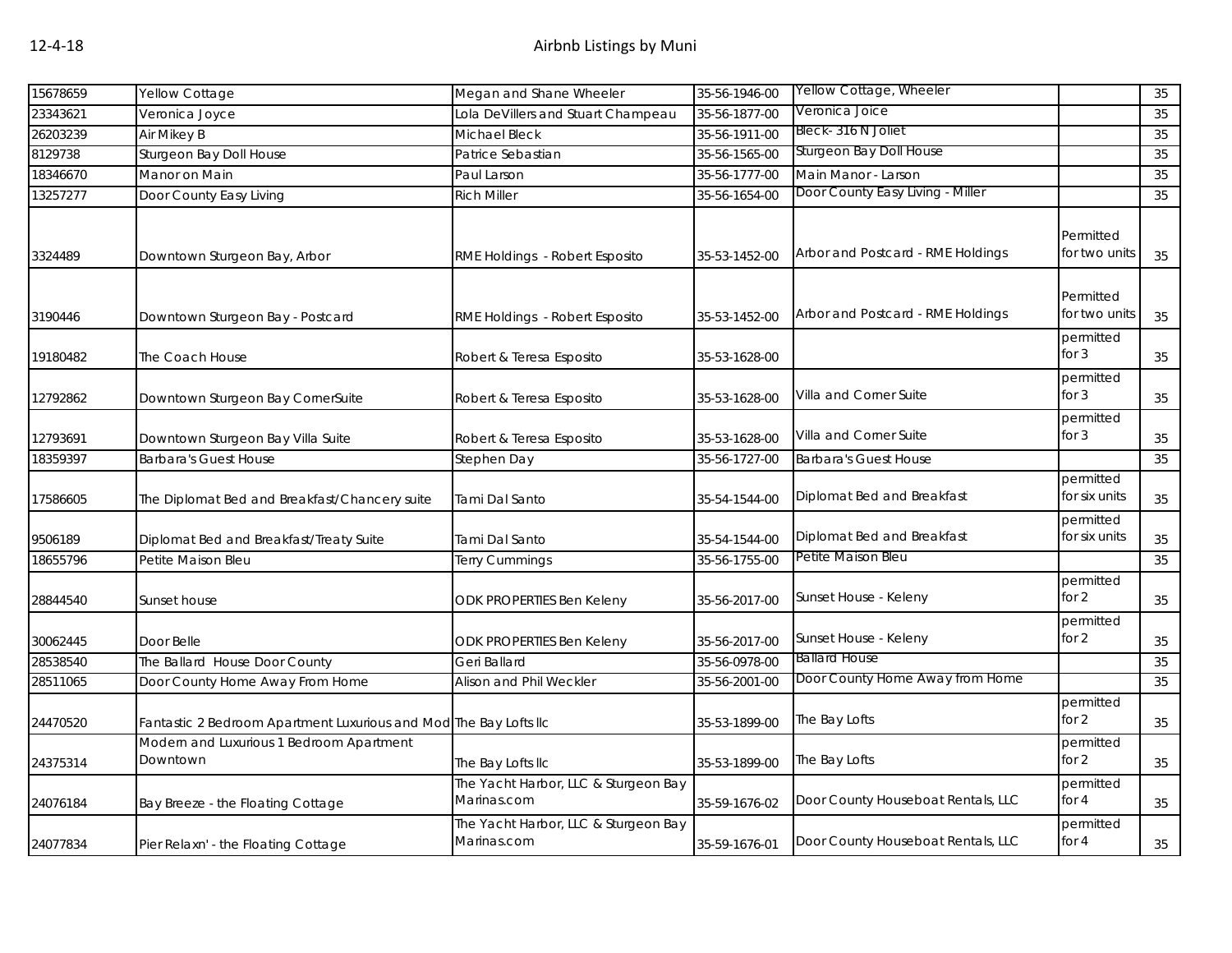| 18035205 | The Mary I                                                              | The Yacht Harbor, LLC & Sturgeon Bay<br>Marinas.com | 35-59-1676-00 | Door County Houseboat Rentals, LLC                           | permitted<br>for $4$ | 35 |
|----------|-------------------------------------------------------------------------|-----------------------------------------------------|---------------|--------------------------------------------------------------|----------------------|----|
| 18913824 | Desiree the houseboat                                                   | The Yacht Harbor, LLC & Sturgeon Bay<br>Marinas.com | 35-59-1676-00 | Door County Houseboat Rentals, LLC                           | permitted<br>for $4$ | 35 |
| 23698225 | Boat House on the Bay                                                   | <b>William Anderson</b>                             | 35-56-1629-06 | <b>Boat House</b>                                            | dcpm                 | 35 |
|          |                                                                         |                                                     |               |                                                              |                      |    |
| 5585456  | On the shore of Lake Michigan                                           | Ann Emmerich                                        | 36-56-1487-00 | Emmerich - On the Shore of Lake Michigan                     |                      | 36 |
| 20123299 | The Clerestory on Lake Michigan                                         | Christopher Mohar                                   | 36-56-1789-00 | The Clerestory on Lake Michigan                              |                      | 36 |
| 18073736 | Claybanks   A Woodsy Retreat near Lake Michigan David Goettelman        |                                                     | 36-56-1731-00 | Clay Banks Woodsy Retreat                                    |                      | 36 |
| 28333052 | Beach House right on Lake Michigan!                                     | Mercedes Wadkins                                    | 36-56-1814-01 | A Spirit of Adventure-Wadkins -2986 Lake<br>Forest Park Road |                      | 36 |
| 19548982 | Tolan's Cottage                                                         | Sally Tolan                                         | 36-56-0816-13 | <b>Tolans Cottage</b>                                        |                      | 36 |
| 22501817 | WaterFront Townhouse on Sturgeon Bay Channel<br>South Unit              | Joe Fittshur                                        | 36-56-1329-00 | Port Haven Executive Home                                    |                      | 36 |
| 9091864  | porthaven North Unit                                                    | Joe Fittshur                                        | 36-56-1329-00 | Port Haven Executive Home                                    |                      | 36 |
| 13904531 | extra port haven listing                                                | Joe Fittshur                                        |               |                                                              | dup                  | 36 |
| 28214581 | Peace of Beach                                                          | Chris Jeanquart                                     | 36-56-1969-00 | Jeanquart - 3140 Lake Forest Park Road                       |                      | 36 |
| 6253565  | Lake Lane Cottages in Door County 31                                    | Rob Vogel                                           | 36-56-0869-00 | Lake Lane Cottages                                           | permitted<br>for $3$ | 36 |
| 11700582 | Lake Lane Cottages Camper                                               | Rob Vogel                                           | 36-56-0869-00 | Lake Lane Cottages                                           | permitted<br>for $3$ | 36 |
| 11699220 | Lake Lane Cottage #2                                                    | Rob Vogel                                           | 36-56-0869-00 | Lake Lane Cottages                                           | permitted<br>for $3$ | 36 |
| 10283729 | <b>Historic Family Farm</b>                                             | <b>Tom Mickelson</b>                                | 36-56-1579-00 | <b>Historic Family Farm</b>                                  |                      | 36 |
|          |                                                                         |                                                     |               |                                                              |                      |    |
| 24919179 | Luxury Door County Cottage on the Bay                                   | Brian Baumann & Kelly Young                         | 39-56-1920-00 | On the Point                                                 |                      | 39 |
| 19285613 | Beautiful Waterfront Cabin Door County                                  | Donn Rozz, Robert Paul                              | 39-53-1374-00 | Rozz Little Cemetery                                         |                      | 39 |
| 27457684 | Door County Waterfront Cabin New Construction 20 Donn Rozz, Robert Paul |                                                     | 39-53-1374-00 | Rozz Little Cemetery                                         | permite for          | 39 |
| 17300921 | Family Friendly Cabin On The Bay!                                       | Goffard                                             | 39-56-1709-00 | Cabin on the Bay - Goffard                                   |                      | 39 |
| 1327057  | 3 Bedroom Cottage with a Water View                                     | Mark and Jill Schwarzbauer                          | 39-56-1320-00 | La Bella Casa Di Mattoni                                     |                      | 39 |
| 15057147 | Door County Shore Front 2 Bdrm Cabin on 1.2 Acres Pat O'Donnell         |                                                     | 39-56-1398-00 | Cabin Sun Over Beach                                         |                      | 39 |
|          |                                                                         |                                                     |               |                                                              |                      |    |
| 19594834 | Waterfront Door County Cottage                                          | Lisa Soukup                                         | 42-56-1774-00 | Waterftont Cottage - Soukup                                  |                      | 42 |
| 14266444 | Door County Waterfront Cottage                                          | Bur Wholesale Company - John Bur                    | 42-56-1666-00 | Waterfront Cottage - BUR                                     |                      | 42 |
|          |                                                                         |                                                     |               |                                                              |                      |    |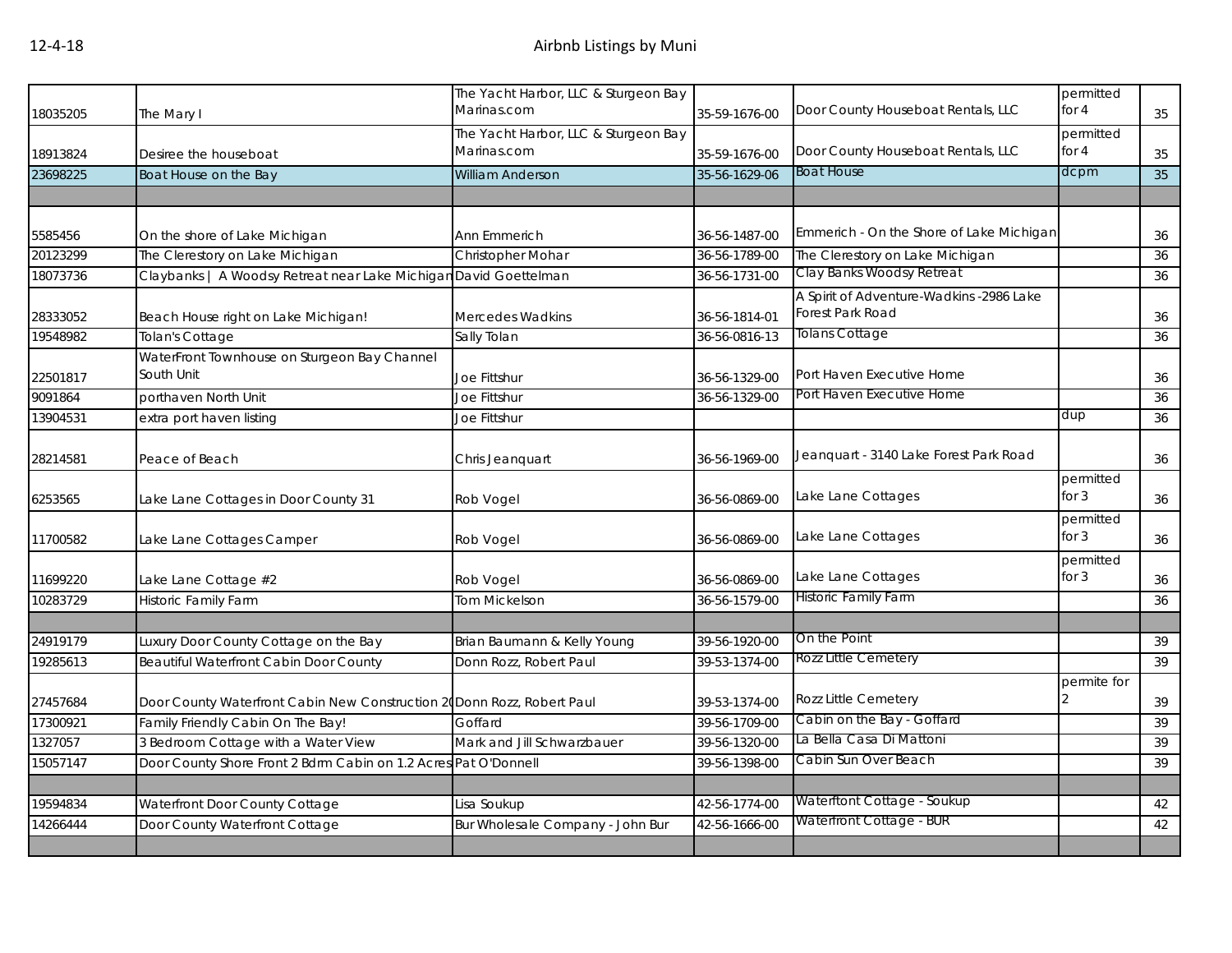| 25616352 | Island View Cottage on Washington Island                     | Edward & Peri Ann Wasie                        | 46-56-1909-00 | Island View Cottage - Wasie                  |                       | 46 |
|----------|--------------------------------------------------------------|------------------------------------------------|---------------|----------------------------------------------|-----------------------|----|
| 11389754 | Charming Near Town Motel Room                                | <b>Andrew Valentincic</b>                      | 46-50-1596-00 | Viking Village                               | permitted<br>for $13$ | 46 |
| 8898775  | Viking Village 2 Bedroom Flat                                | Andrew Valentincic                             | 46-50-1596-00 | Viking Village                               | permitted<br>for $13$ | 46 |
| 14825088 | Charming one bedroom flat at Viking Village                  | Andrew Valentincic                             | 46-50-1596-00 | Viking Village                               | permitted<br>for $13$ | 46 |
| 10907613 | Sunrise A Frame on the lake                                  | Andrew Valentincic                             | 46-50-1596-00 | Viking Village                               | permitted<br>for $13$ | 46 |
| 15351847 | Cozy and charming studio with kitchen.                       | Andrew Valentincic                             | 46-50-1596-00 | Viking Village                               | permitted<br>for $13$ | 46 |
| 6541476  | Charming Waterfront Cottage                                  | Alex Trueblood                                 | 46-56-1411-00 | Trueblood Cottage                            |                       | 46 |
| 24117398 | Washington Island home With history and warmth               | Carol Lemon                                    | 46-56-1917-00 | Washington Island Historical Home -<br>Lemon |                       | 46 |
| 13156138 | Cute Affordable Cabin on Island - Kayaker Cabin              | Dawn Chier                                     | 46-55-0731-00 | Coffee Creek Cabin                           | permitted<br>for $2$  | 46 |
| 13378765 | Coffee Creek Cabins "Biker Cabin" on Wash. Island Dawn Chier |                                                | 46-55-0731-00 | Coffee Creek Cabin                           | permitted<br>for $2$  | 46 |
| 22717916 | Old Orchard Farm                                             | Deb Sheridan                                   | 46-56-1867-00 | Old Orchard Farm                             |                       | 46 |
| 714587   | Quiet Cabin with Deck in Woods                               | Jim Beneda                                     | 46-56-1575-00 | Quiet Cabin in the Woods - Beneda            |                       | 46 |
| 14443055 | Bay Farm Lake Cottage                                        | Kathleen Young                                 | 46-56-1650-00 | Bay Farm LLC                                 |                       | 46 |
| 25811058 | <b>Breezy Beach</b>                                          | Richard Tobey                                  | 46-56-1940-00 | Breezy Beach                                 |                       | 46 |
| 23713057 | Watermark Inn- Washington Island (Suite G)                   | Larry Kilduff                                  | 46-56-0584-00 | Watermark Inn                                |                       | 46 |
| 26269262 | Watermark Inn-Washington Island (Suite B)                    | Larry Kilduff                                  | 46-56-0584-00 | Watermark Inn                                |                       | 46 |
| 25488651 | Washington Island Home in the Woods                          | Jeff and Corinn Sevcik                         | 46-56-1891-00 | West Harbor - Sevcik                         |                       | 46 |
| 25622011 | Folk Tree Farm on Washington Island                          | Casey Dahl & Shawn Murray                      | 46-56-1933-00 | Folk Tree Farm                               |                       | 46 |
| 29857856 | Quiet Island Waterfront Retreat                              | Daniel Wiersum                                 | 46-56-2036-00 | Quiet Island Waterfront Retreat              |                       | 46 |
| 29252930 | Lake Michagan Living                                         | Not Door County Comes up in Door County Search |               |                                              | Outside DC            |    |
| 20991844 | <b>Menominee River Vacation Home</b>                         | Not Door County Comes up in Door County Search |               |                                              | <b>Outside DC</b>     |    |
| 14266783 | Cottage on Cedar                                             | Not Door County Comes up in Door County Search |               |                                              | <b>Outside DC</b>     |    |
| 19012043 | Home Away From Home Northern Wisconsin                       | Not Door County Comes up in Door County Search |               |                                              | <b>Outside DC</b>     |    |
| 21816968 | <b>Hogans Place</b>                                          | Not Door County Comes up in Door County Search |               |                                              | <b>Outside DC</b>     |    |
| 21816932 | <b>Hogans Place 2</b>                                        | Not Door County Comes up in Door County Search |               |                                              | <b>Outside DC</b>     |    |
| 21549001 | <b>Cozy Lakefront Home</b>                                   | Not Door County Comes up in Door County Search |               |                                              | <b>Outside DC</b>     |    |
| 14648642 | <b>Upper Peninsula MI Retreat</b>                            | Not Door County Comes up in Door County Search |               |                                              | <b>Outside DC</b>     |    |
| 28734368 | Luxury on the Lake                                           | Not Door County Comes up in Door County Search |               |                                              | <b>Outside DC</b>     |    |
| 443694   | Lundgren Tree Farm                                           | Not Door County Comes up in Door County Search |               |                                              | <b>Outside DC</b>     |    |
| 19176512 | <b>Book Your Summer Getaway Now</b>                          | Not Door County Comes up in Door County Search |               |                                              | <b>Outside DC</b>     |    |